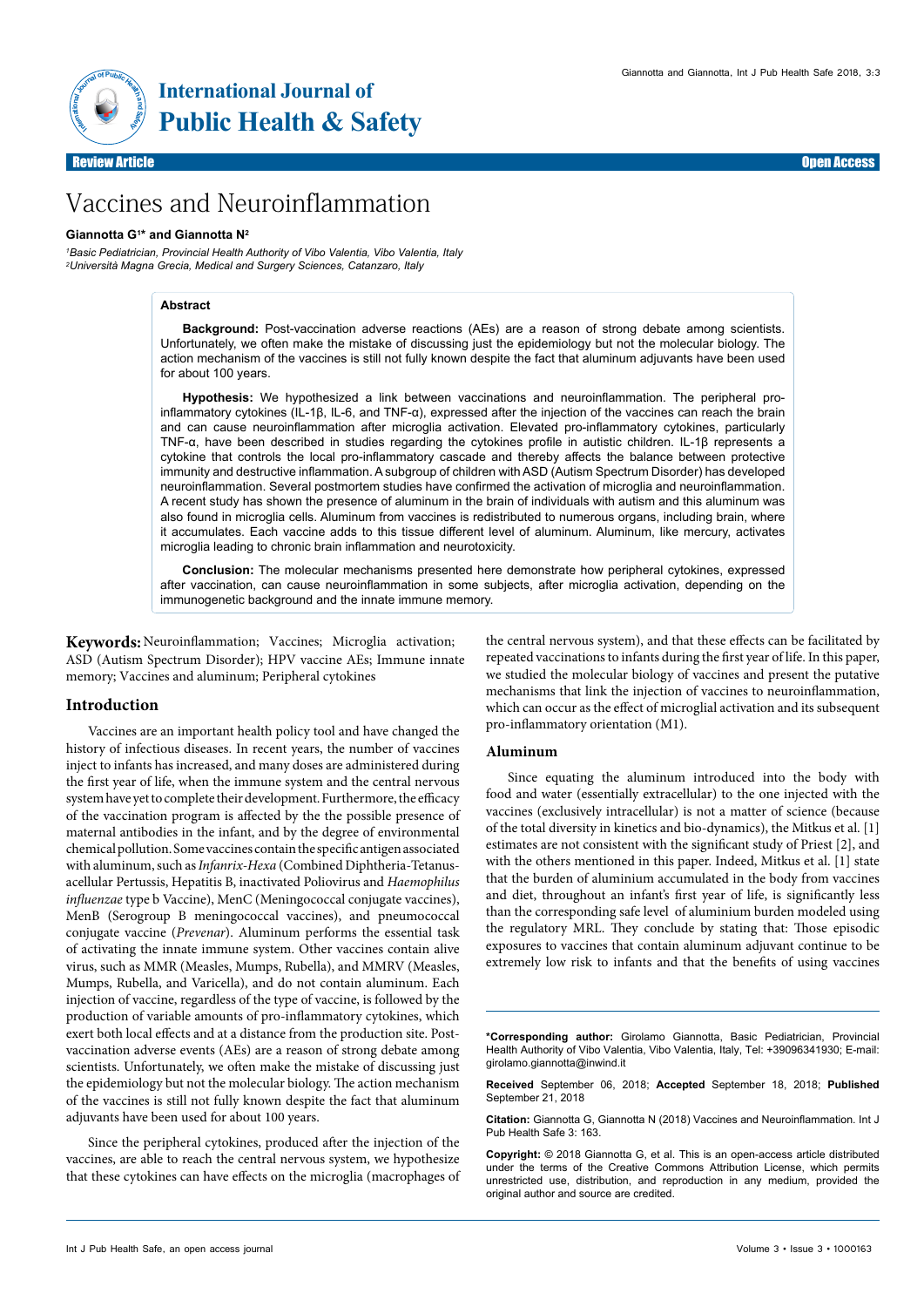containing aluminum adjuvant outweigh any theoretical concerns".

Unfortunately, many studies published on the hypothetical safety of aluminum injected with vaccines are not conclusive, and there are not randomized controlled trials (RCTs) on the safety of aluminum injected with vaccines. No significant change in levels of urinary or serum aluminum were seen after vaccination of preterm infants with vaccines containing a total of 1200 µg of aluminum [3]. Also this study confirms that the aluminum injected with the vaccines is not found in the serum of the vaccinated subjects, but does not show that the vaccine aluminum is safe. Mateusz et al. [4] have shown that infant blood-aluminum and hair-aluminum varied considerably but did not correlate with their immunization history. The aluminum injected with the vaccines cannot correlate with that of the blood and/or hair because it is not found free in the blood, as repeatedly said.

In 2018, it should already be quite clear that the aluminum injected with the vaccines cannot be measured in the serum because it is only found in the cells of the monocyte/macrophage lineage. Besides, intramuscular injection of alum-containing vaccine in mice was associated with the appearance of aluminium deposits in distant organs, such as spleen and brain, where they were still detected one year after the injection [5]. Nanomaterials can be transported by monocytelineage cells to draining lymph nodes, blood and spleen, and, similarly to HIV, may use CCL2-dependent mechanisms to penetrate the brain. In normal conditions, this occurs at a very low rate, thus explaining good overall tolerance of alum despite its strong neurotoxic potential. However, continuously escalating doses of this poorly biodegradable adjuvant in the population may become insidiously unsafe, especially in the case of over immunization or immature/altered blood brain barrier or high constitutive CCL-2 production [5]. Aluminum oxyhydroxide (Alhydrogel®) is a nano-crystalline compound forming aggregates that has been introduced in vaccine for its immunologic adjuvant effect in 1926. Although generally well tolerated on the short term, it has been suspected to occasionally cause delayed neurologic problems in susceptible individuals [6]. Concerns linked to the use of alum particles emerged following the recognition of their causative role in the socalled macrophagic myofasciitis (MMF), lesion detected in patients with myalgic encephalomyelitis/chronic fatigue syndrome (ME/ CFS). MMF revealed an unexpectedly long-lasting biopersistence of alum within immune cells in presumably susceptible individuals, thus stressing the fundamental misconception of its biodisposition [7].

With regard to aluminium introduced with food and water, available studies indicate that the oral bioavailability of aluminium in humans and experimental animals from drinking water is in the range of 0.3%, whereas the bioavailability of aluminium from food and beverages generally is considered to be lower, about 0.1% [8]. The Joint Food and Agriculture Organization/World Health Organization Expert Committee on Food Additives (JECFA) established a Provisional Tolerable Weekly Intake (PTWI) for aluminium of 1 mg/kg body weight in 2006 [8]. Five years later, the committee re-evaluated the safety of aluminium and proposed a PTWI of 2 mg/kg body weight in June 2011. The PTWI applies to all aluminium compounds in food, including food additives [9]. Based on the maximum reported concentration of aluminium in breast milk, exposures of exclusively breastfed infants may be up to 6% of the PTWI of 2 mg/kg bw (2,000 µg/kg bw), with the highest exposure in high level consumers aged 0-3 months. In infants fed exclusively with ready-to-consume formulae, exposures to aluminium may be 4% of the PTWI. In those fed exclusively with powdered formulae, the exposure to aluminium could be up to 8, 11 and 21% of the PTWI, respectively from cows' milk, goats' milk and

soya based products. In addition, the water used to reconstitute the infant formula could give further exposure of up to some 248 µg/kg bw/ week aluminium (12% of the PTWI), resulting in total exposure of up to 33% of the PTWI.

The 33% of 2,000 μg/kg bw is 660 μg/kg bw. Since the absorption of aluminum from food is low, generally 0.5% or less [10], 0.5% of 660 μg/kg bw is equal to 3.30 μg/kg bw per week. As a year to 52 weeks, the total amount of aluminum theoretically absorbed in the first year of life should be 171.6 μg/kg (52  $\times$  3.30 μg/kg). Moreover, assuming that at one year of life the weight of a child is on average 10 kg, it should have absorbed totally 1,716 μg of aluminum (Table 1).

As shown by the data presented in Table 1, the amount of aluminum injected in the first year of life, for Italian infants, is 2.52 times greater, compared to the maximum amount absorbed at one year from the diet [11-13]. However, most aluminium that enters the blood is excreted in urine within a few days or weeks and the gastrointestinal tract provides an effective barrier to aluminium uptake [2], while the aluminum administered with the vaccines is internalized by the cells of the monocyte/macrophage lineage, and for this reason it is intracellular and cannot be eliminated by the kidney.

All adjuvants modulated a common set of 168 genes and promoted antigen-presenting cell recruitment. Alum regulated 312 genes [14]. A number of *in vitro* experiments [15] have shown that alum activates the NLRP3 inflammasome in macrophages which, in turn, activates caspase-1 and consequent production of interleukin- (IL-) 1β (IL-1β). Upon activation, members of the Nod-Like Receptors (NLR) family, such as NLRP3, form complexes with ASC and pro-caspase-1. The complex formed by these molecules is referred to as the inflammasome. The NLRP3 inflammasome is activated by a number of materials, including alum. Whatever the cause of inflammasome activation, the consequences include production of active caspase-1 thus conversion of inactive precursor cytokines of the IL-1 family, including IL-1β, IL-18 and IL-33, to their active forms [16].

In summary, the aluminum salts injected as vaccine adjuvants are taken by the innate immunity cells (especially from dendritic cells), they engage a receptor called NLR (NLRP3), which together with other proteins is organized into an intracellular macromolecular complex that activates the enzyme caspase-1. This enzyme converts pro-IL-1β and pro-IL-18 into their active forms (IL-1β, and IL-18). The role of caspase-1 is not limited to the conversion of pro IL-1β to IL-1β alone, but it strongly affects the secretion of proinflammatory cytokines: IL-1β, IL-1α, IL-6, TNF-α, IL-18 and IFN-γ. IL-1 is a primary regulator of inflammatory and immune responses. *Via* its type I receptor it activates specific protein kinases, including the nuclear factor kappa-light-chainenhancer (NF-κB) inducing kinase (NIK) and three distinct mitogenactivated protein (MAP) kinase cascades. These modulate a number of transcription factors including NF-κB, AP1 and CREB, each of which regulate a plethora of immediate early genes central to the inflammatory response [17]. Therefore, each injection of the vaccine produces a proinflammatory response. An immune response to the vaccine antigens

| <b>Vaccines</b>                        | <b>Aluminum</b>                         | <b>Doses</b> |               |
|----------------------------------------|-----------------------------------------|--------------|---------------|
| Bexero [11]                            | $500 \mu g$                             | 3            | $1,500 \mu g$ |
| Prevenar 13 [12]                       | $125 \mu g$                             | 3            | $375 \mu g$   |
| Infanrix-Hexa [13]                     | 820 µg                                  | 3            | $2,460 \mu g$ |
| Total aluminum inject                  |                                         |              | $4,335 \mu g$ |
| Maximum amount absorbed at one<br>vear | For infant with 10 kg of body<br>weight |              | 1,716 µg      |

**Table 1**: Aluminum in vaccines (Italian schedula) and diet.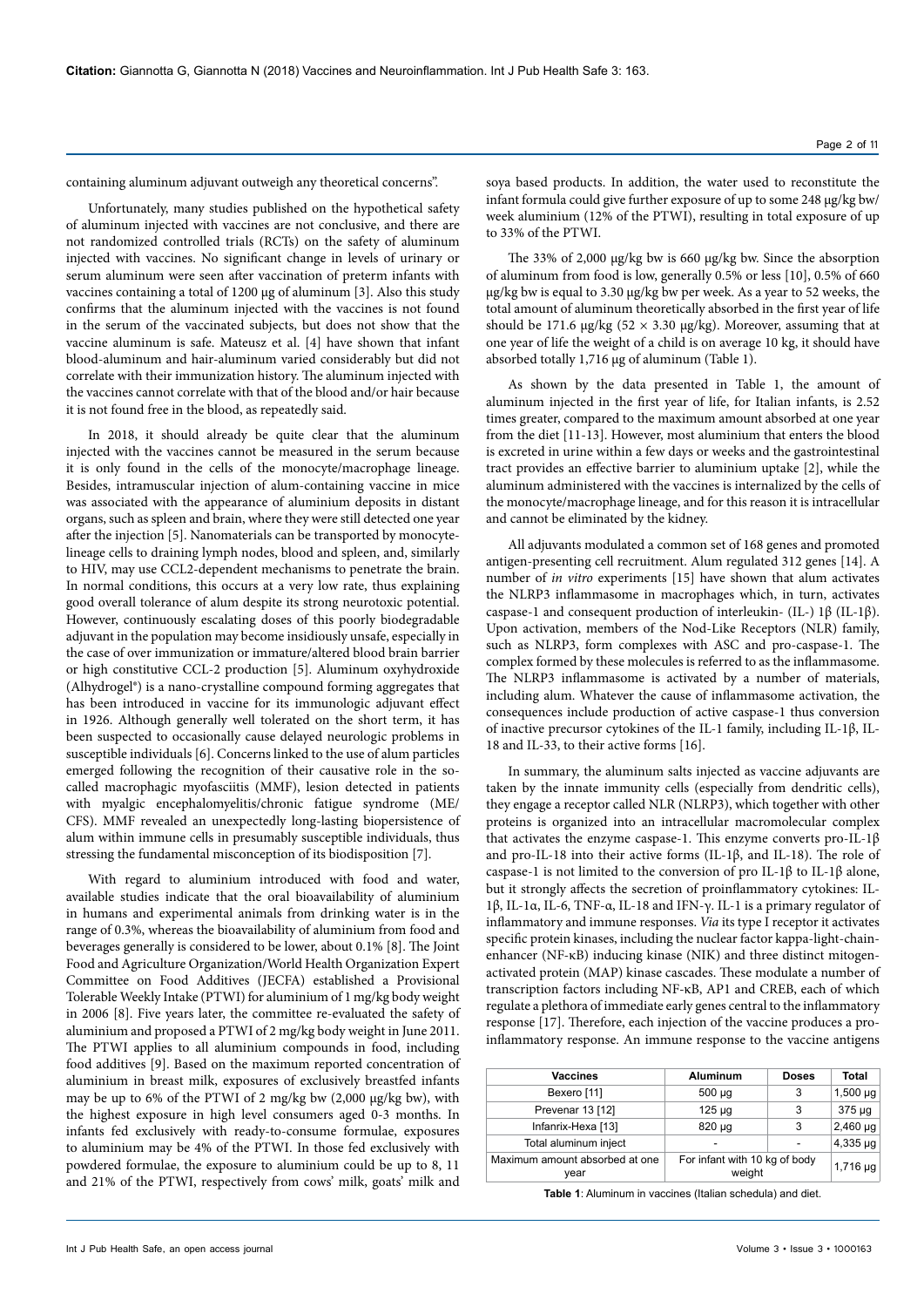(to the quantities currently present in the vaccines), is non-possible without a pro-inflammatory response, which is produced by adjuvants.

## **Vaccines**

Vaccines have drastically reduced infant death and disability caused by preventable diseases in the United States [18]. However, some vaccines may not achieve the desired goal, or they can cause serious AEs that alter the benefit-risk balance by shifting the balance in the direction of risk.

# **Vaccine 4CMenB (Bexero)**

This vaccine has two major problems: First, it is strongly reactogenic; secondly, it provides little individual and collective longterm protection. The incidence of potentially vaccine-related, acute serious AEs in individuals receiving 4CMenB was low (5.4 per 1000 individuals), but was significantly higher than routine vaccines (1.2 per 1000 individuals). Long-term immunogenicity against strain NZ98/254 (Bexero) remains suboptimal [19]. Soeters et al. [20] have investigated MenB-FHbp impact on meningococcal carriage. Carriage prevalence on campus remained stable, suggesting MenB-FHbp does not rapidly reduce meningococcal carriage or prevent serogroup B carriage acquisition. In a university setting, the majority of meningococcal carriage was due to nongroupable strains, followed by serogroup B [21]. MenB-FHbp and MenB-4C do not have a large, rapid impact on meningococcal carriage and are unlikely to provide herd protection in the context of an outbreak response [22].

# **Human papillomavirus vaccines (HPV Vaccines)**

HPV vaccines are neither safe nor effective as claimed by so much scientific literature. These vaccines are anti-virus vaccines, but they are not anti-tumor vaccines. In fact, they can prevent the infection (even if it is not always so), that before producing precancerous lesions (CIN2/3), it must become persistent. There are 3 licensed HPV vaccines (Gardasil 4, Gardasil 9 and Cervarix). All HPV vaccines are virus-like particles (VLPs) based on the major HPV capsid protein L1. Antigenically the vaccines are very similar but they are produced in different systems and contain different adjuvants. The Gardasil® vaccine is adjuvanted with aluminum hydroxyphosphate sulfate. The Cervarix® vaccine is formulated with AS04, which contains aluminum hydroxide salts and the Toll-Like Receptor 4 (TLR4) agonist MPL (3-O-desacyl-4'-monophosphoryl lipid A). Elevated levels of circulating plasma cytokine/chemokines were observed post first vaccination in Gardasil® recipients and proinflammatory cytokines were elevated following 1st and 3rd Cervarix® vaccinations [23]. The new Cochrane Review [24] on the HPV vaccine for cervical cancer prevention in girls and women, included studies that were not truly randomized, double-blind, placebo-controlled studies (RCTs) because in several paper they labelled aluminium salts as a placebo. As previously reported, aluminium regulates 312 genes [14] and for this reason it is not a placebo. This can be considered a scientific oxymoron.

In the VRBPAC Background Document [25] two important concerns were identified during the course of the efficacy review of this BLA. One was the potential for Gardasil™ to enhance disease among a subgroup of subjects who had evidence of persistent infection with vaccine-relevant HPV types at baseline. The other concern was the observations of CIN 2/3 or worse cases due to HPV types not contained in the vaccine. The results of exploratory subgroup analyses for study 013 suggested a concern that subjects who were seropositive and PCRpositive for the vaccine-relevant HPV types had a greater number of CIN 2/3 or worse cases [25]. Fischer et al. [26] have hypothesized that there

may be a continuous change in the prevalence of HPV types following vaccination. Vaccinated young women had a higher prevalence of highrisk non-vaccine types [27]. Ultimately, the vaccination can induce evolutionary responses of viruses to vaccines, and they may appear several years after the introduction of such control measures.

Post-vaccination AEs can be added to this complicated scenario. In Japan, the period of HPV vaccination overlapped with that of the development of HPV vaccine-related symptoms in the vaccinated patients, including chronic regional pain syndrome (CRPS) and autonomic and cognitive dysfunctions. Moreover, 28 months have passed since the recommendation for HPV vaccination was withdrawn, and new HPV vaccine-related symptoms have not been observed during 14-month follow-up period. The sequence of these events suggests that HPV vaccination is temporally related to the development of these symptoms in Japanese adolescent girls [28].

## **Post-vaccination inflammatory syndrome: A new syndrome?**

Giannotta [29] hypothesized that several vaccine AEs may be determined by the excessive production of proinflammatory cytokines, determined by the injection of these vaccines. He hypothesized that these post-vaccination reactions fall into the ASIA syndrome, but represent a sub-group of clinical syndromes determined by the excessive expression and secretion of pro-inflammatory cytokines. To elaborate this hypothesis, he started from two considerations: 1- all the girls affected by important adverse reactions, all around the world, experience an almost identical neurological symptomatology after the injection of the vaccines; 2 - if these AEs are attributable to vaccines it is necessary to understand how the vaccines is able to produce symptoms, essentially neurological in nature. In 2013, a number of safety signals arose for HPV vaccines: CRPS in Japan, postural orthostatic tachycardia syndrome (POTS) in Denmark, and long-lasting fatigue in the Netherlands [30-32]. The European Medicines Agency (EMA) reported a review of the safety concerns of POTS and CRPS in November 2015. The conclusion was that the current evidence does not suggest a causal association between HPV vaccines and POTS or CRPS [33]. Anyway, high levels of circulating plasma cytokine/chemokines were observed in post-vaccination time with HPV vaccines [23].

Once you have arrived at this point, the question arises: Can a peripheral immune stimulation produce a central nervous system response? Actually, there is a natural condition that certifies its existence: Sick behavior. Elevated levels of proinflammatory cytokines drive most if not all aspects of the sickness response either directly or indirectly [34]. Proinflammatory cytokines, including IL-1, IL-6, and tumor necrosis factor-α (TNF-α) activate the production and/or release of secondary inflammatory mediators [35], such as prostaglandins (PGs) and nitric oxide (NO). Proinflammatory cytokines directly stimulate numerous neurohormonal systems. Proinflammatory cytokines can directly interact with microglia and astrocytes in the glia limitans. Once microglia are activated, astrocytes are recruited leading to further activation of neuroinflammatory signals [36].

Having verified that peripheral cytokines can produce microglial activation, only the putative link between some AEs and the cytokines released after injection of these vaccines remains.

# **CRPS type I in Japan**

Every pain syndrome has an inflammatory profile consisting of the inflammatory mediators that are present in the pain syndrome. The biochemical mediators of inflammation include cytokines, neuropeptides, growth factors and neurotransmitters. Irrespective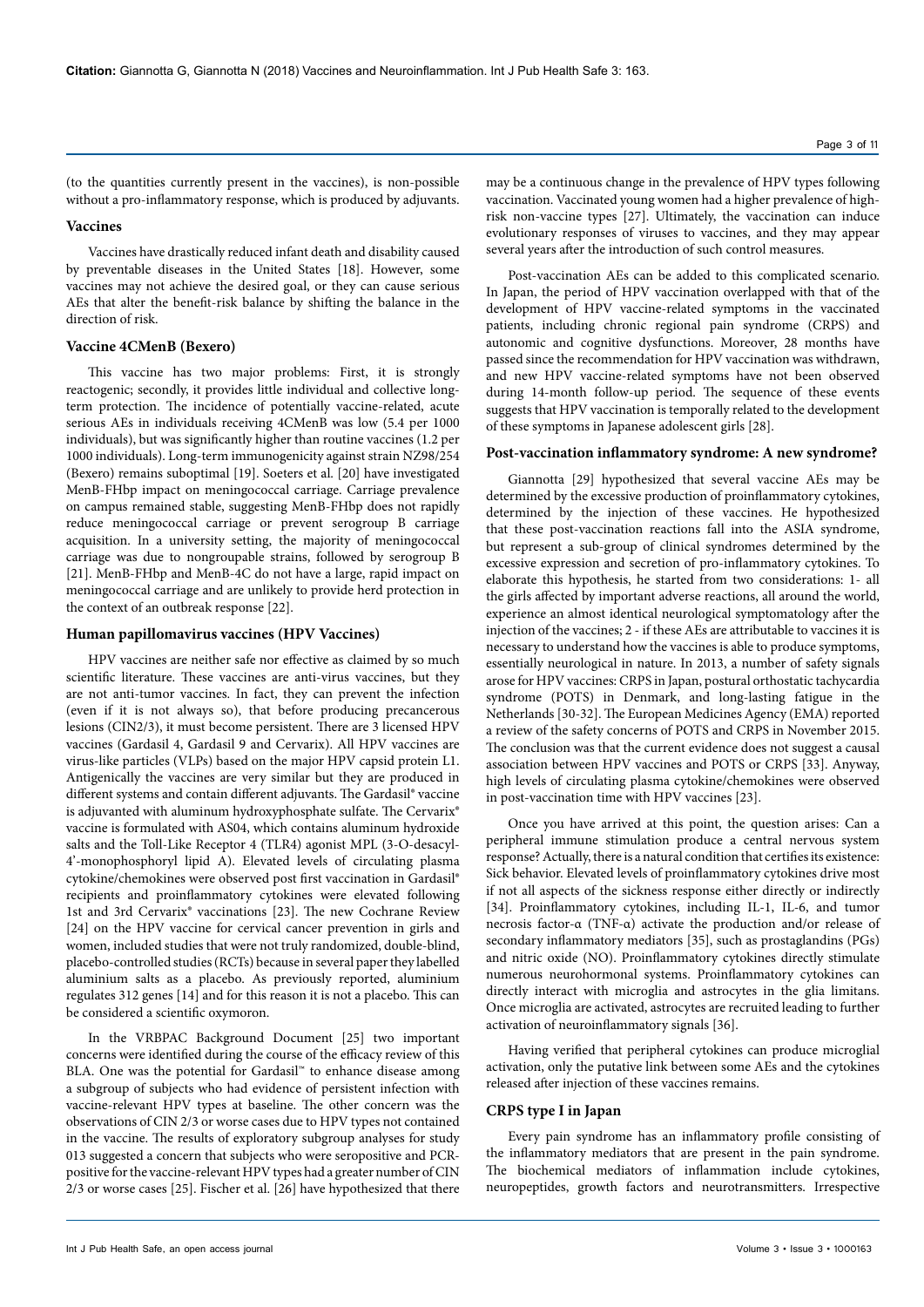of the type of pain whether it is acute or chronic pain, peripheral or central pain, nociceptive or neuropathic pain, the underlying origin is inflammation and the inflammatory response [37]. Table 2 lists a number of neurological syndromes (painful and painless) and their relationship to proinflammatory cytokines.

The immune system *via* peripheral and central release of proinflammatory cytokines contributes significantly to pain modulation [38]. There is abundant evidence that certain pro-inflammatory cytokines such as IL-1β, IL-6, and TNF-α were involved in the process of pathological pain [39] IL-1β was one of the first cytokines to be implicated in peripheral nerve injury-induced neuropathic pain mechanisms in rodents, and TNF-α is critical for the development of neuropathic pain [40]. For instance, nociceptors are known to be IL-1β sensors and IL-1β can directly activate nociceptors to generate action potentials and induce hyperalgesia [41]. CRPS describes an array of painful conditions (nociceptive pain in CRPS type I) that are characterized by a continuing (spontaneous and/or evoked) limb pain that is seemingly disproportionate in time or degree to the usual course of any known trauma or other lesion. The pain is regional (not in a specific nerve territory or dermatome) and usually has a distal predominance [42]. Symptoms of CRPS-I include spontaneous pain ("burning" pain referred to the skin, and "aching" pain referred to deep tissues), and a variety of stimulus-evoked abnormal pain sensations, including mechano-hyperalgesia, mechano-allodynia, cold-allodynia and sometimes heat-hyperalgesia. Other symptoms include disorders of vasomotor and sudomotor regulation; trophic changes in skin, hair, nails, and bone; and dystonia and other motor abnormalities [43]. Thus, the most prominent mechanism appears to be the inflammatory process because all the classic signs of inflammation (oedema, redness, hyperthermia, and impaired function) are conspicuous in the early stages of CRPS [44].

High levels of the proinflammatory cytokines (TNF-*α* and IL-6) have been found in skin blister fluid of the affected limbs versus the unaffected limbs of CRPS patients [45]. In patients with CRPS, the levels of IL-1β and IL-6 were significantly increased in cerebrospinal fluid (CSF), compared to other subjects [46,47]. In the blood of subjects with painful neuropathy, TNF-α levels were doubled, compared to healthy subjects and those with non-painful neuropathy [48]. IL-1β can modulate the transmission of sensory neurons because it increases the release of substance P [49,50].

Thus, CRPS type I is associated with high levels of IL-1β and IL-6 in CSF, and high levels of TNF-α in the blood. Furthermore, these proinflammatory cytokines are strongly expressed after the injection of HPV vaccines (Figure 1). It is now evident that the pro-inflammatory response to the injection of the vaccine is identical, under the common citokines substrate, to the inflammatory profile of the CRPS type I. Certainly, individual predisposition and other possible interfering factors have determined who should get sick and who did not, while

| Neurologic clinic syndrome      | Pro-inflammatory cytokines |              |        |       |        |  |
|---------------------------------|----------------------------|--------------|--------|-------|--------|--|
|                                 | $IL-1\beta$                | $TNF-\alpha$ | $IL-6$ | IFN-v | $IL-8$ |  |
| Pathological pain [39]          | Yes                        | Yes          | Yes    | Yes   |        |  |
| Peripheral neuropatic pain [40] | Yes                        | Yes          |        |       |        |  |
| Hyperalgesia [41]               | Yes                        | -            |        |       |        |  |
| CRPS [46-48]                    | Yes                        | Yes          | Yes    |       | Yes    |  |
| Chronic fatigue [55,56]         | Yes                        | Yes          | Yes    |       |        |  |
| CFS/ME [55,56]                  | Yes                        | Yes          |        |       |        |  |
| <b>POTS [54]</b>                |                            | -            | Yes    |       |        |  |

**Table 2**: Neurologic clinic syndrome and pro-inflammatory cytokines.



converts the pro-interleukins 1β and 18 in their active forms. IL-18 determines the production of IFN-γ. IL-1β represents a cytokine that controls the local pro-inflammatory cascade and contributes to activate the transcription factor NF-κB. The Cervarix adjuvant AS04 contains Aluminum Hydroxide and MPL. The second one stimulates the TLR4. Gardasil 4 vaccine is contaminated with foreign DNA in non-B conformation [145], which activates TLR9. TLRs act through the adapter protein MyD88 that acts by increasing the activity of NF-κB, which then increases the expression and secretion of IL-1β, IL-6 and TNF-α.

expressing (both categories of subjects) high levels of proinflammatory cytokines after injection of HPV vaccines.

### **POTS in Denmark**

A number of safety signals, CRPS, POTS, and chronic fatigue syndrome (CFS), have emerged with HPV vaccines, which share a similar pattern of symptomatology [51]. POTS is a heterogeneous disorder of the autonomic nervous system [52] in which a change from the supine position to an upright position causes an abnormally large increase in heart rate or tachycardia (30 bpm within 10 minutes of standing or head-up tilt). Brinth et al. [53] report the characteristics of a number of patients with a syndrome of orthostatic intolerance, headache, fatigue, cognitive dysfunction, and neuropathic pain starting in close relation to HPV vaccination. Furthermore, the diagnosis CFS/ ME may be suitable in patients with suspected side effects to the Q-HPV vaccine [31]. Sympathetic activation and parasympathetic withdrawal in POTS patients were associated with increased serum IL-6 [54]*.* 

#### **Long-lasting fatigue in the Netherlands**

Lareb [32] has received a substantial number of reports concerning long-lasting AEs after vaccination with Cervarix®. The most frequently reported long-lasting AE was fatigue. The relation between elevated proinflammatory cytokines and fatigue and fatiguability is well documented [55]. In patients with CFS/ME, proinflammatory cytokines, including IL-1β and TNF-α, are elevated and are significantly associated with the severity of fatigue, a flu-like malaise, sadness and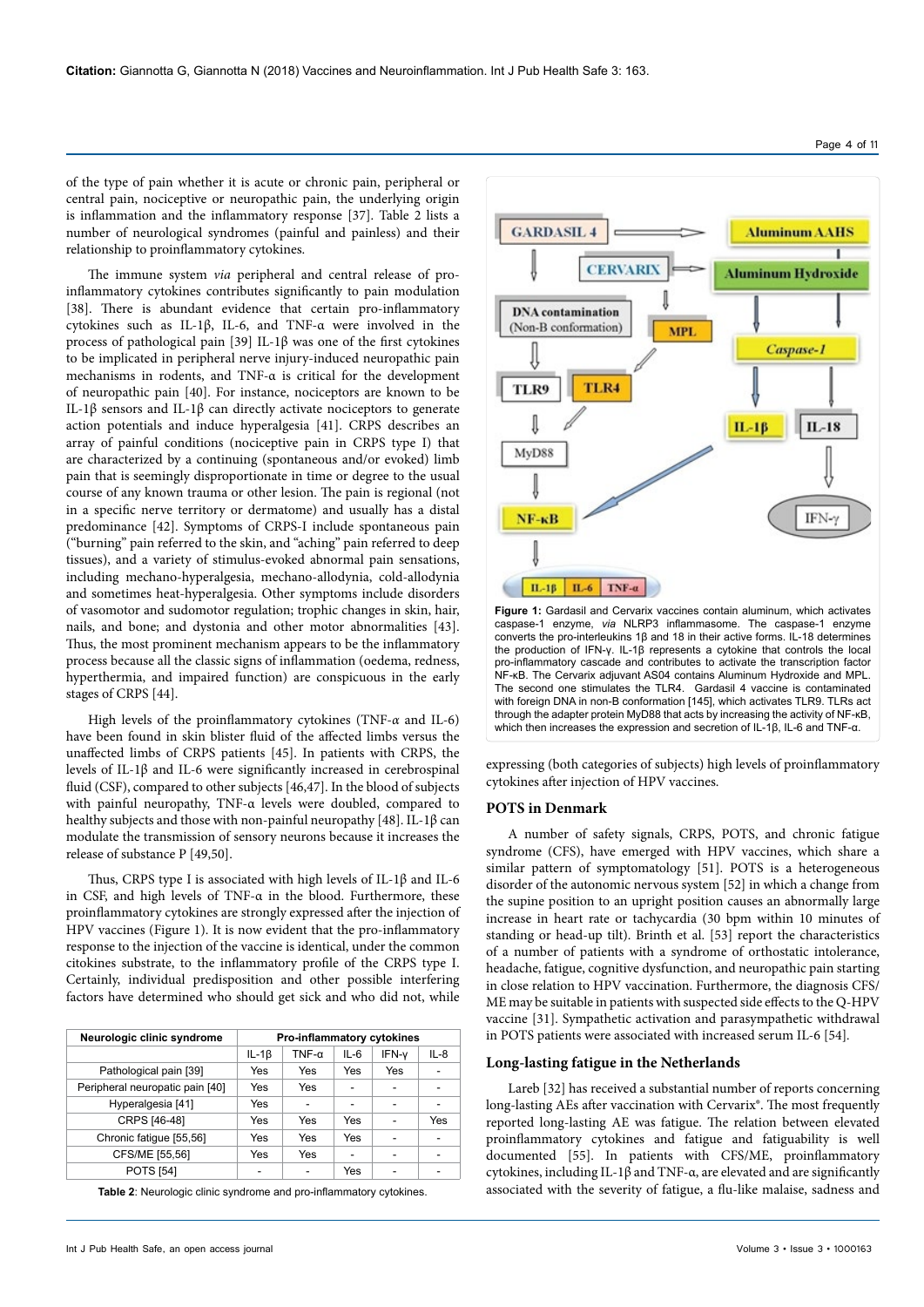autonomic symptoms [55]. Furthermore, other authors have found high levels of pro-inflammatory cytokines, such as IL-6 and TNF-α, in CFS/ME patients [56]. IL-1β, IL-6 and TNF-α are strongly expressed after the injection of HPV vaccines, and in patients with CFS/ME, the same proinflammatory cytokines are elevated [55,56].

#### **Microglia**

It is now accepted that microglia are derived from mesodermal/ mesenchymal tissues, primarily myeloid cells from the bone marrow. These cells migrate to the Central Nervous System (CNS) during the first trimester of pregnancy and throughout the early part of the second trimester in humans [57]. A recent study by Paolicelli et al. [58] demonstrated a central role of microglia in synaptic pruning and circuit development in the developing embryonic brain. Microglia cells are heterogenous in their distribution [59]. Microglia cells along brain–blood vessels are often found in an activated state and form a particular immunological barrier for the brain in conjunction with the blood–brain barrier (BBB). Microglia are also concentrated in sites of incomplete BBB function, such as the circumventricular organs (CVOs), or the organum vasculosum of the lamina terminalis, subcommissural organ, subfornical organ, area postrema, posterior pituitary, median eminence, pineal, and choroid plexus, as these are entry sites of bloodborne invaders and even larger molecules [60]. Microglia contain receptors for a number of cytokines, both proinflammatory and antiinflammatory. One of the critical types of cytokine receptors for microglia activation is the IL-1β receptors, which includes the subtypes IL1RI, IL-1RII, and IL-RIII [61]. IL-1β activates brain microglia. The BBB has an energy-dependent, saturable, carrier-mediated transport system for cytokines, primarily IL-1, IL-6, and TNF-α [62,63]. When endothelial cells making up the BBB come into contact with these peripheral cytokines, they secrete various immune molecules into the brain parenchyma, including NO, prostaglandin E2, IL-1, and IL-6, all proinflammatory cytokines known to affect neurological function [64]. It is now accepted that peripheral inflammation and immune activation secondarily effect brain function during the infectious process [65]. Microglial activation is quite rapid following systemic immune activation, usually within minutes and results in immunoexcitotoxicity. This secondary immune process has been named sickness behavior and is characterized by anorexia, hypersomnia, lethargy, reduced social interaction, reduced cognitive function, and weakness.

### **Microglia primed**

Microglia are very long-living cells [66,67]. Microglia can switch from a resting phenotype to a primed state by an initial immune stimulus that is not excessively intense. For example, a mild head injury or episode of hypoxia can switch microglia from its resting state to a functional condition in which the enzymes and genetic activation is upregulated, but the active immune molecules, primarily proinflammatory cytokines and chemokines, are not released [57]. NADPH oxidase is essential for microglial priming. NADPH oxidase primarily produces oxygen radicals and inducible nitric oxide synthase (iNOS) generates nitrogen radicals, which when combined forms the very powerful reactive nitrogen species (RNS) peroxynitrite [68].

With a second immune stimulus, these primed microglia began to release proinflammatory cytokines and chemokines in much higher concentrations than that of not primed microglia. Systemic immune stimulation can prime brain microglia, which means that either subsequent brain disturbances or systemic immune activation would trigger a magnified immune response within the brain. Immune events throughout life, exposure to neurotoxic metals, exposure to pesticides/

herbicides and fungicides, head injury, and other factors, can cause episodes associated with microglia priming and activation, leading to a progressive loss of neurons in the most vulnerable parts of the CNS, such as the hypothalamus, temporal lobes (hippocampus, striatal area, amygdala, and entorhinal cortex) and prefrontal cortex [57].

In the infant or small child, the priming event may come from a number of sources, such as vaccination of the mother during pregnancy or with intrauterine or early post birth infections [69,70]. In other instances, the priming event may occur with the first vaccine inoculation, usually at birth (hepatitis B). Once primed, subsequent vaccinations, especially within months of the previous inoculation, will trigger full microglial activation and in the developing brain can result in abnormal pathways development [71-74]. While natural infections can also produce this neurodestructive response, vaccinations produce higher levels of immune activation and the immune response can persist longer than natural infections – sometimes lasting years [57].

It is well-established that inflammation in the periphery can prompt immune responses in the brain [75]. Contrary to the longheld assumption that immunological memory exists only in cells of the adaptive immune system, recent evidence has indicated that also myeloid cells display memory effects [76,77]. For example, certain immune stimuli train blood monocytes to generate enhanced immune responses to subsequent immune insults [78,79]. By contrast, other stimuli induce immune tolerance/suppression of inflammatory responses to subsequent stimuli [78,80]. Innate immune memory lasts for several days *in vitro* and for up to three months in circulating monocytes *in vivo* and is mediated by epigenetic reprogramming in cultured cells, with chromatin changes also apparent *in vivo* [78,81,82]. However, while training may be beneficial in the periphery, owing to enhanced pathogen elimination [82-84], and tolerance may be detrimental owing to higher rates of infection resulting from immune suppression [80], training promotes, while tolerance alleviates neuropathology [85].

In summary, innate immune memory is a vital mechanism of myeloid cell plasticity that occurs in response to environmental stimuli and alters subsequent immune responses. Two types of immunological imprinting can be distinguished, training and tolerance. These are epigenetically mediated and enhance or suppress subsequent inflammation, respectively. Peripherally applied inflammatory stimuli induce acute immune training and tolerance in the brain and lead to the differential epigenetic reprogramming of microglia that persists for at least six months. Individual cytokines applied peripherally may also elicit immune memory effects in the brain [85].

# **Autism Spectrum Disorders (ASD) and Neuroinflammation**

ASD is a pervasive neurodevelopmental condition characterized by variable impairments in communication and social interaction as well as restricted interests and repetitive behaviors. The latest estimate of the prevalence of autism in the US refers to those born in 2006 [86], for whom the overall prevalence of ASD was 16.8 per 1,000 (one out of 59). In recent years, many studies indicate that children with an ASD diagnosis have brain pathology suggestive of ongoing neuroinflammation or encephalitis in different regions of their brains. Evidence of neuroinflammation or encephalitis in ASD includes: Microglial and astrocytic activation, a unique and elevated proinflammatory profile of cytokines, and aberrant expression of NFκB of activated B cells. A conservative estimate based on the research suggests that at least 69% of individuals with an ASD diagnosis have microglial activation or neuroinflammation [87]. For a subgroup of children, parents report that their child had normal or near-normal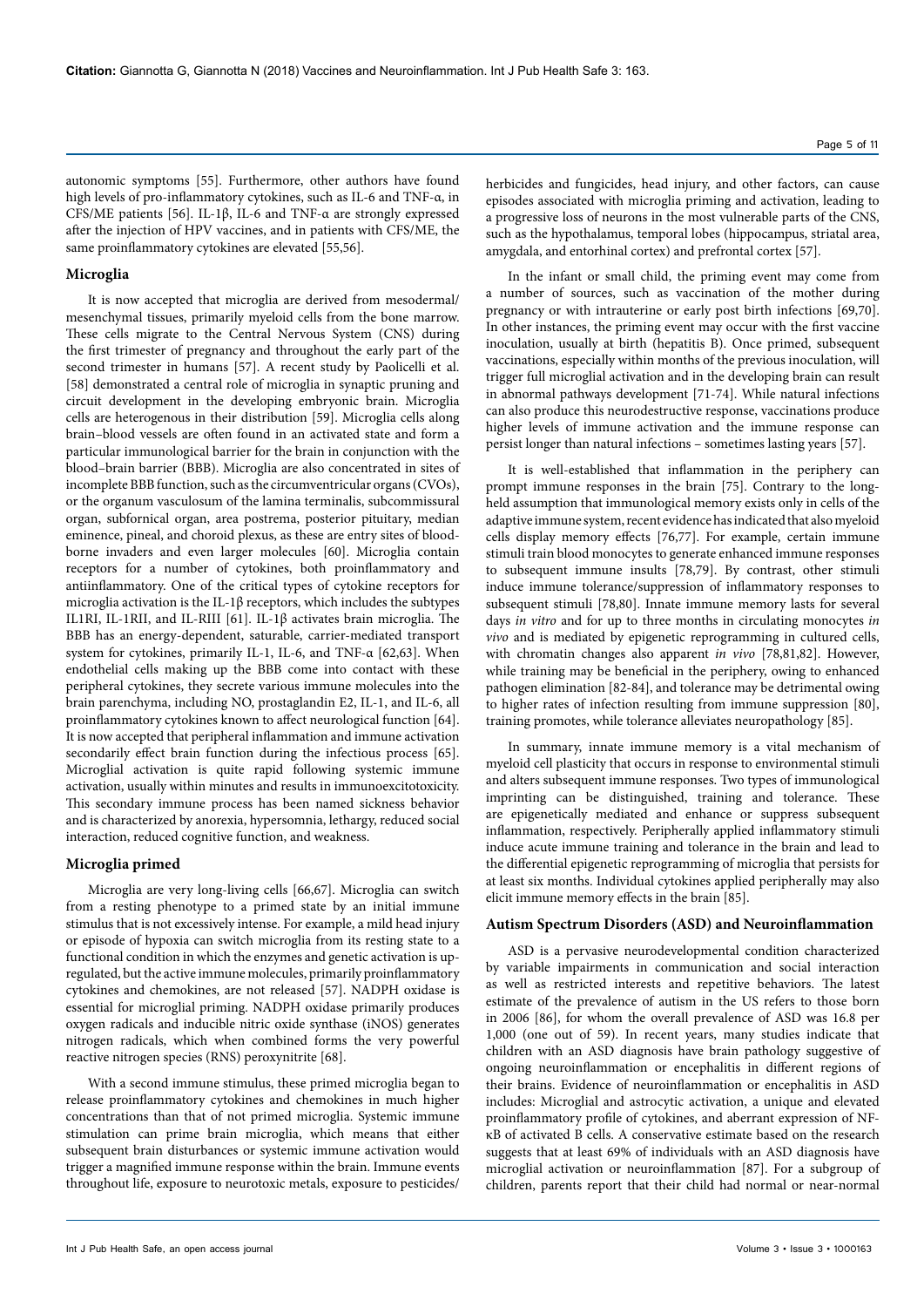Investigations of immune system problems in ASD, including aberrations in cytokine profiles and signaling, have been increasing in recent times and are the subject of ongoing interest [95]. The immune system and the nervous system are intricately interconnected. The functional status of the immune system affects a multitude of biological processes, including brain function and development, which can be affected when the innate and adaptive immune responses are dysregulated [96]. In addition, a systematic review evaluating proinflammatory markers in almost 4,000 children and adolescents with neuropsychiatric and neurodevelopmental disorders, including ASD, identified preliminary evidence of the role of inflammation in these conditions and an association with a pro-inflammatory state [97]. Altered cytokine profiles have been consistently linked to ASD in children in the postnatal period [98]. Cytokines may influence behavior through effects on neurotransmitter function, neuroendocrine activity, neurogenesis, and alterations to brain circuitry [99]. For example, cytokines have shown to increase release and decrease reuptake of the excitatory neurotransmitter glutamate, which can result in the pathological process of excitotoxicity [100]. This evidence for abnormal cytokine profiles in ASD suggests that immune system disturbances may be active and continuous contributors to the presentation of ASD. This accumulation of evidences has acted as the catalyst for efforts to characterize possible subgroups of ASD patients who are presented with immune system abnormalities or dysfunction and altered patterns of symptom presentation [101,102].

Peripheral cytokine signals are thought to access the brain through three pathways: Humoral (with antibody involvement), neural, and cellular [95,99]. These communication pathways involve at least five mechanisms: (1) passage of cytokines through leaky regions of the blood-brain barrier; (2) active transport *via* saturable cytokinespecific transport molecules on brain endothelium; (3) activation of endothelial cells, which release second messengers within the brain parenchyma; (4) transmission of cytokine signals *via* afferent nerve fibers, including the vagus; and (5) entry into the brain parenchyma of peripherally-activated monocytes which release cytokines. An alternate communication pathway has recently been proposed. It is based on the groundbreaking work by Louveau and colleagues [103] who identified functional lymphatic vessels, in the CNS, that carry fluid and immune cells from the cerebrospinal fluid, and in doing so, they discovered a pathway for immune cells to exit the CNS.

The entry of peripheral cytokines into the brain determines different effects.The brain recognizes cytokines such as the pro-inflammatory cytokines IL-1α, IL-1β, TNF-α, and IL-6 as molecular signals of sickness [104]. Furthermore, TNF-α, IL-6, and IL-1β can cross the blood-brain barrier and act on the hypothalamus where they promote fever and sickness behavior [105]. Elevated IL-1β and IL-6 have been associated with increased stereotypical behaviors [106]. Dysregulation of IL-1β, a pro-inflammatory cytokine expressed early in an immune response, is implicated in impairments in memory and learning [107]. IL-1β induces and inhibits neural progenitor cell proliferation in the CNS, which can contribute to region-specific deviant brain growth in ASD [108]. Children and adults with autism have increased plasma IL-1β levels [109-111]. Compared to monocytes of control subjects, monocytes from subjects with ASD produce excessive amounts of IL-1β after exposure to lipopolysaccharides [112,113]. IL-1β induces

proliferation of neural progenitor in some brain areas, while inhibiting it in others [114]. This ability may contribute to the genesis of the observed areas of excessive growth and reduced growth in the brains of individuals with autism [107]. IL-1 is involved in the most sophisticated brain processes, its induction occurs in the hippocampus during learning processes and is essential to maintain long-term potentiation (LTP), but at higher doses, as encountered in pathological conditions, IL-1 inhibits LTP [115]. Both hypersecretion and reduced secretion of IL-1β are associated with impaired memory and language [116-118].

In summary, IL-1β participates in neurological processes and plays key role in the pathology and healing of the central nervous system. Normal levels of IL-1β and its IL-1ra receptor antagonist are necessary to achieve normal development and normal brain function.

TNF-α is a central regulator of inflammation and is elevated in the cerebrospinal fluid of children with ASD [119].

High level of IL-6 in ASD, both centrally and peripherally, has been frequently reported [106,120,121]. IL-6 is typically regarded as a proinflammatory cytokine and has been identified as a cytokine the brain recognizes as a molecular signal of sickness [104]. However, it also has regenerative or anti-inflammatory activity, and is involved in the regulation of metabolic and neural processes [122]. In a mouse model with elevated IL-6 in the brain, Wei and colleagues [123] have shown that IL-6 can modulate autism-like behaviors through impairments of synapse formation, dendritic spine development, and neuronal circuit balance. Immunocytochemical studies have identified marked activation of microglia and astroglia associated with the increased production of two cytokines by neuroglia, macrophage chemoattractant protein (MCP)-1, and TGF-β1 [124]. In addition, a unique profile of pro-inflammatory cytokines has been identified in cerebrospinal fluid [124]. Another postmortem study demonstrated also significant increases in pro-inflammatory and Th1 cytokines relative to matched controls [120].

Altogether, ASD is recognized as having an inflammatory component. There is an association between ASD and neuroinflammation in anterior regions of the neocortex [124-126] resulting from activation of microglia and astrocytes [127]. Gene networks involved in immune processes are overexpressed in the brain of individuals with ASD [128,129]. Postmortem brain samples from patients with ASD display neuroglial activation and inflammatory markers in cerebrospinal fluid.

NF-κB mediates regulation of immune response by inducing the expression of inflammatory cytokines and chemokines, establishing a feedback mechanism that can produce chronic or excessive inflammation. NF-κB is aberrantly expressed in orbitofrontal cortex in patients with ASD, as part of a putative molecular cascade leading to inflammation, especially of resident immune cells in brain regions associated with the behavioral and clinical symptoms of ASD [130]. The implication of the NF-κB signalling pathway in ASD further supports a potential role for neuroinflammation [131]. Immune pathways are activated by proinflammatory cytokines such as TNF-α and IL-6 that stimulate the nuclear translocation of various transcription factors, including NF-κB that subsequently results in the potentiation of the immune response [132]. Cytokines, chemokines, and reactive oxygen species are among a number of key mediators that induce NF-κB by activating IκB kinases [133]. These phosphorylate IκBα, leading to its poly ubiquitination and degradation [134], allows NF-κB to migrate to the nucleus, where it activates the transcription of various proinflammatory genes.

Aberrant levels of proinflammatory cytokines (IL-6, TNF-α, and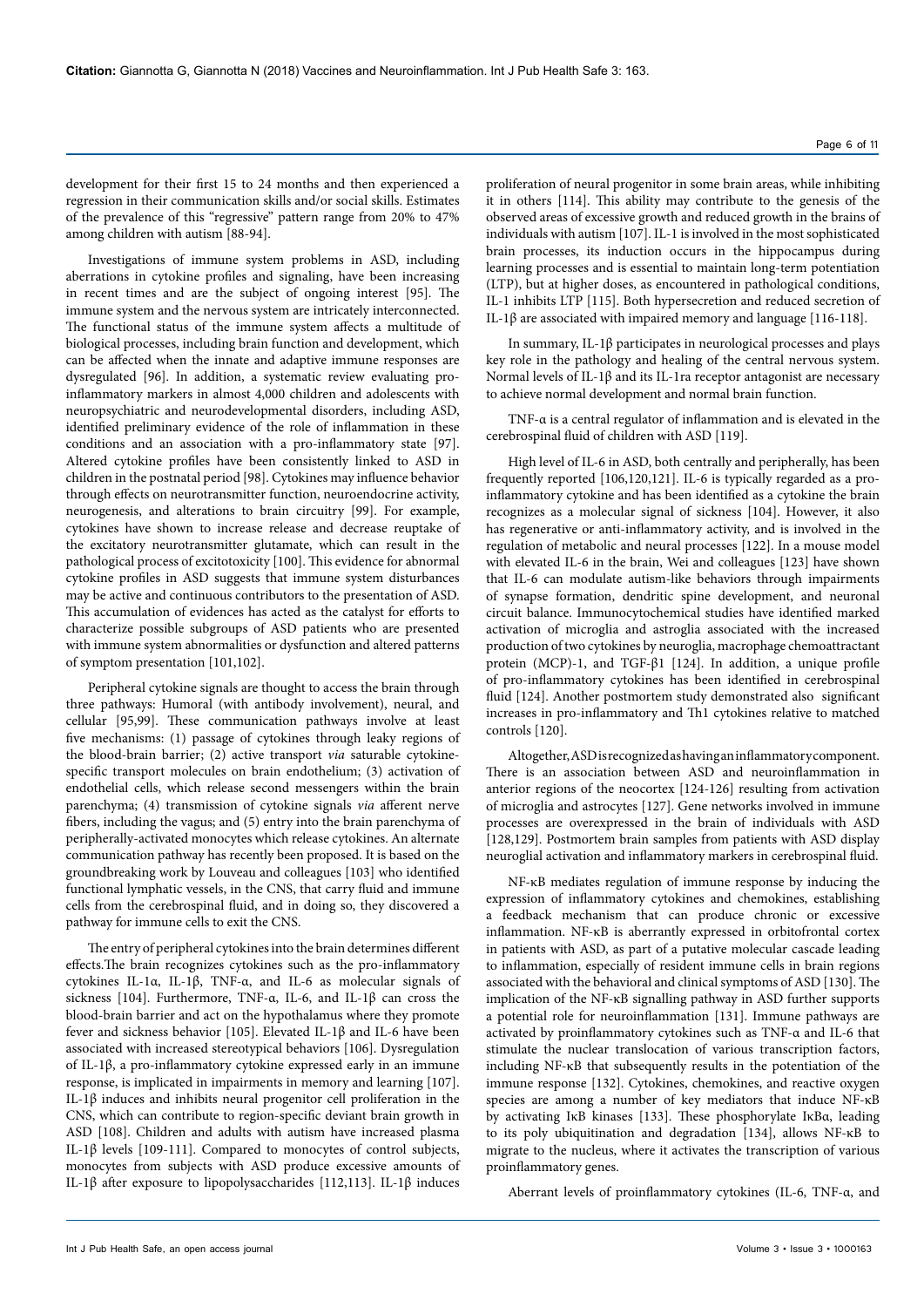MCP-1), not only in brain specimens and cerebrospinal fluid [135], but also in amniotic fluid [136], indicate an active inflammatory process both in children and adults with ASD. Cytokines and chemokines are pleiotrophic proteins that coordinate the host response to infection as well as mediate normal, ongoing communication between cells of nonimmune tissues, including the nervous system [137]. As a consequence of this dual role, cytokines induced in response to adverse stimuli (i.e. maternal infection or prenatal hypoxia) can profoundly impact fetal neurodevelopment. Microglia play a critical role in the pruning of synapses, thus providing a potential bridge between the atypical synaptic pruning and the immune dysregulatory hypotheses of ASD [138].

Ultimately, the pro-inflammatory cytokines produced by the activation of the peripheral immune system, also determine effects in central nervous system and in many cases of ASD there is evidence of neuroinflammation. Pro-inflammatory cytokines, including IL-1β, IL-6, and TNF-α, appear to be at the forefront in the communication between the immune and the nervous system, playing dual roles in mediating physiological and neuroprotective roles in normal brain function or being detrimental and associated with brain diseases, especially when present at elevated concentrations [139].

Since in the first year of life, in the industrialized countries, the immune system is activated more by the incoming number of vaccinations than by the number of infections, we must begin to think that the pro-inflammatory cytokines released after vaccine injections can produce microglia activation which can cause neuroinflammation.

### **Discussion**

Cytokines, together with neurotransmitters and hormones, are signaling molecules possessing unique immunomodulatory functions. Virtually, they can influence every physiological system including neuroendocrine interactions, neurotransmitter metabolism and neuroplasticity, thereby affecting behavioral and cognitive functioning [140]. Cytokines take center stage in orchestrating immune responses [141]. Injection of the vaccines results in a strong expression of proinflammatory cytokines. Macrophages secrete pro-inflammatory cytokines such as IL-1β, TNF-α, and IL-6, when activated. It seems that variations in vaccine-induced cytokine responses are modulated by genetic polymorphisms in many cytokine and cytokine receptor genes [142]. Cytokines are cell-to-cell messangers similar to hormones with the stronger activity in the microenvironmental of the cells that secrete them [143]. They act in most cases at shorter distances (with exceptions such as IL-1, IL-6 and TNF). However, cytokines penetrate most tissues, being delivered by migration of white blood cells of the hematopoietic tissue, which virtually permeates all other tissues in vertebrates. Furthemore, the immune competent cells are one of the largest sources of cytokines, that being capable to migrate in almost all tissues of the body, represent moving regulators of the local microenvironment [143].

We hypothesized a link between vaccinations and neuroinflammation. The peripheral pro-inflammatory cytokines (IL-1β, IL-6, and TNF-α), expressed after the injection of all vaccines, can reach the brain and can cause neuroinflammation after microglia activation. Depending on the age and type of vaccines, neuroinflammation may produce AEs, such as those following HPV vaccination. Elevated proinflammatory cytokines, particularly TNF-α, have been described in studies regarding the cytokines profile in autistic children. IL-1 $\beta$ represents a cytokine that controls the local pro-inflammatory cascade and thereby affects the balance between protective immunity and destructive inflammation. A subgroup of children with ASD have

developed neuroinflammation. Several postmortem studies have confirmed the activation of microglia and neuroinflammation. A recent study shows the presence of aluminium in brain tissue in ASD. Besides, aluminium was also found in microglia cells [144]. Aluminium from vaccines is redistributed to numerous organs including brain, where it accumulates. Each vaccine adds to this tissue different level of aluminium. Aluminum, like mercury, activates microglia leading to chronic brain inflammation and neurotoxicity.

Gardasil and Cervarix vaccines (Figure 1) contain aluminum, which activates caspase-1 enzyme, *via* NLRP3 inflammasome. The caspase-1 enzyme converts the pro-interleukins 1β and 18 in their active forms. IL-18 determines the production of IFN-γ. IL-1β represents a cytokine that controls the local pro-inflammatory cascade and contributes to activate the transcription factor NF-κB. The Cervarix adjuvant AS04 contains Aluminum Hydroxide and MPL. The second one stimulates the TLR4. Gardasil 4 vaccine is contaminated with foreign DNA in non-B conformation [145], which activates TLR9. TLRs act through the adapter protein MyD88 that acts by increasing the activity of NFκB, which then increases the expression and secretion of IL-1β, IL-6 and TNF-α.

Thus, there is a strong immune stimulation and a strong production of pro-inflammatory cytokines, including IL-1β IL-6 and TNF-α, which are capable of exerting effects at a distance from the production site.

In Figure 2, the mechanism of action of the aluminum is always represented, but a new anti-meningococcal B vaccine produces the activation of the TLR- 2 and 4. The OMV vesicles contain lipoproteins that activate the TLR2, and LPS that activate TLR4. The strong production of peripheral pro-inflammatory cytokines is capable of producing microglia activation and neuroinflammation.



a new anti-meningococcal B vaccine produces the activation of the TLR- 2 and 4. The OMV vesicles contain lipoproteins that activate the TLR2, and LPS that activate TLR4. The strong production of peripheral pro-inflammatory cytokines is capable of producing microglia activation and neuroinflammation.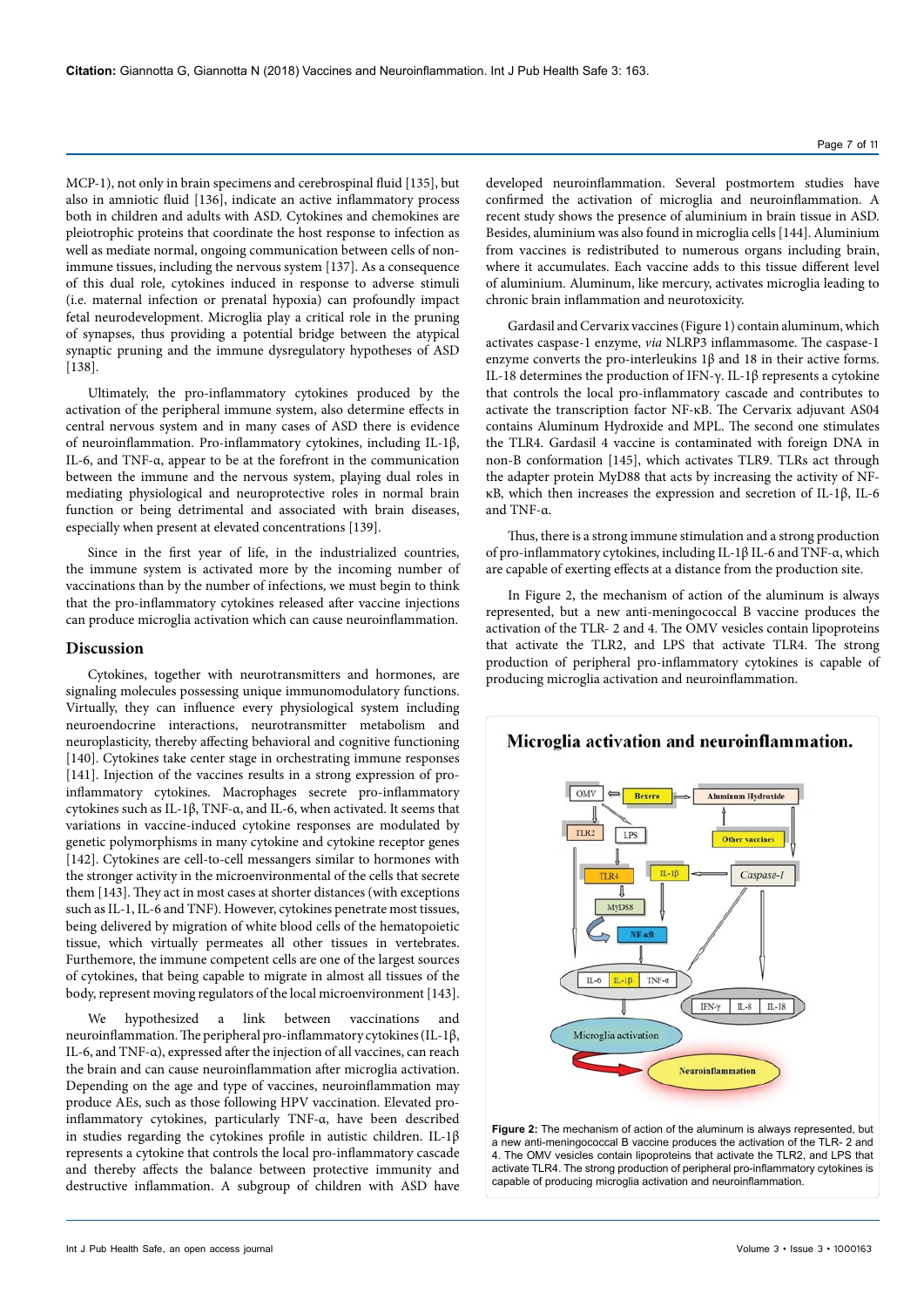

**Figure 3:** On the right side, you can see that the peripheral pro-inflammatory cytokines, expressed after the injection vaccines, can reach the brain and, apart from neuroinflammation, can cause a post-vaccination inflammatory syndrome [29], as in the case of HPV vaccines. If a neuroinflammation is present, it could be followed by autoimmune reactions and neurodegeneration. Peripheral cytokines can produce primed microglia and the inflammatory phenotype M1 participating in the neuroinflammation. The neuroinflammation increases production of proinflammatory cytokines, activates astrocytes, produces an oxidative stress and increases the production of prostaglandins in the brain. Oxidative stress and astrocytes activation cause a rupture of the BBB that eases the entry of the T and B lymphocytes in the brain. Oxidative stress also produces damage to self-antigens and may help to produce autoimmunity and neurodegenerative diseases.

On the right side of Figure 3, you can see that the peripheral proinflammatory cytokines, expressed after the injection vaccines, can reach the brain and, apart from neuroinflammation, can cause a postvaccination inflammatory syndrome [29], as in the case of HPV vaccines. If a neuroinflammation is present, it could be followed by autoimmune reactions and neurodegeneration. Peripheral citokines can produce primed microglia and the inflammatory phenotype M1 participating in the neuroinflammation. The neuroinflammation increases production of pro-inflammatory cytokines, activates astrocytes, produces an oxidative stress and increases the production of prostaglandins in the brain. Oxidative stress and astrocytes activation cause a rupture of the BBB that eases the entry of the T and B lymphocytes in the brain. Oxidative stress also produces damage to self-antigens and may help to produce autoimmunity and neurodegenerative diseases.

## **Conclusion**

The existence of extensive lines of communication between the nervous system and immune system represents a fundamental principle underlying neuroinflammation. Immune memory in the brain is an important modifier of neuropathology. Systemic inflammation generates signals that communicate with the brain and lead to changes in metabolism and behavior, with microglia assuming a pro-inflammatory phenotype. Two types of immunological imprinting can be distinguished: Training and tolerance. These are epigenetically mediated and enhance or suppress subsequent inflammation, respectively. Peripherally applied inflammatory stimuli induce acute immune training and tolerance in the brain and lead to differential epigenetic reprogramming of brain-resident macrophages (microglia) that persists for at least six months.

The molecular mechanisms presented here demonstrate how peripheral cytokines, expressed after vaccination, can cause neuroinflammation in some subjects, after microglia activation, depending on the immunogenetic background and the innate immune memory.

The effects produced by the activation of the microglia, and the subsequent neuroinflammation, are diversified according to age: before the first two years of life they can contribute to producing ASD (in some subjects with ASD there is neuroinflammation and aluminium accumulation in the brain); while a different neurological symptomatology can arise in girls vaccinated with HPV vaccines. A post-vaccination inflammatory syndrome can explain the adverse reactions to HPV vaccines (ASIA Subgrup?). Indeed, IL-1β causes pathological pain and fatigue and is elevated in peripheral neuropathic pain and CRPS type I. Increased levels of IL-1β, IL-6, and TNF-α in the brain cause cognitive impairment, sleep disorders, and reduced motor activity.

Regarding the possible relationships between HPV vaccines and CRPS type I, at the molecular level, the cytokines typical of CRPS type I environment, with high levels of IL-1β, IL-6, and TNF-α [46-48], it is faithfully reproduced by the injection of HPV vaccines. Whereas in patients with POTS, sympathetic activation and parasympathetic withdrawal were associated with increased serum IL-6 [54]. IL-1β, IL-6 and TNF-α are strongly expressed after the injection of HPV vaccines, and in patients with CFS/ME, the same proinflammatory cytokines are elevated [55,56].

Suzuki and Hosono [146] did not find an association between HPV vaccine and reported post-vaccination symptoms in Japanese young women. The survey tool was an anonymous postal questionnaire.

As is evident, epidemiology uses different investigative tools than molecular biology. In the case of HPV vaccine AEs, molecular biology demonstrates what epidemiology does not detect.

#### **Disclosure of Potential Conflicts of Interest**

The authors declare that there are no competing interests regarding the publication of this paper.

#### **References**

- 1. [Mitkus RJ, King DB, Hess MA, Forshee RA, Walderhaug MO \(2011\) Updated](https://doi.org/10.1016/j.vaccine.2011.09.124)  [aluminum pharmacokinetics following infant exposures through diet and](https://doi.org/10.1016/j.vaccine.2011.09.124)  [vaccination. Vaccine 29: 9538-9543.](https://doi.org/10.1016/j.vaccine.2011.09.124)
- 2. [Priest ND \(2004\) The biological behaviour and bioavailability of aluminium in](https://dx.doi.org/10.1039/B314329P)  [man, with special reference to studies employing aluminium-26 as a tracer:](https://dx.doi.org/10.1039/B314329P)  [Review and study update. J Environ Monit 6: 375-403.](https://dx.doi.org/10.1039/B314329P)
- 3. [Movsas TZ, Paneth N, Rumbeiha W \(2013\) Effect of routine vaccination on](https://dx.doi.org/10.1001/jamapediatrics.2013.108)  [aluminum and essential element levels in preterm infants.](https://dx.doi.org/10.1001/jamapediatrics.2013.108) JAMA Pediatr 167: [870-872.](https://dx.doi.org/10.1001/jamapediatrics.2013.108)
- 4. [Karwowski MP, Stamoulis C, Wenren LM, Faboyede GM, Quinn N, et al. \(2018\)](https://doi.org/10.1016/j.acap.2017.09.003)  [Blood and hair aluminum levels, vaccine history, and early infant development:](https://doi.org/10.1016/j.acap.2017.09.003)  [A cross-sectional study. Acad Pediatr 18: 161-165.](https://doi.org/10.1016/j.acap.2017.09.003)
- 5. [Khan Z, Combadière C, Authier FJ, Itier V, Lux F, et al. \(2013\) Slow CCL2](https://doi.org/10.1186/1741-7015-11-99) [dependent translocation of biopersistent particles from muscle to brain.](https://doi.org/10.1186/1741-7015-11-99) BMC [Medicine 11: 99.](https://doi.org/10.1186/1741-7015-11-99)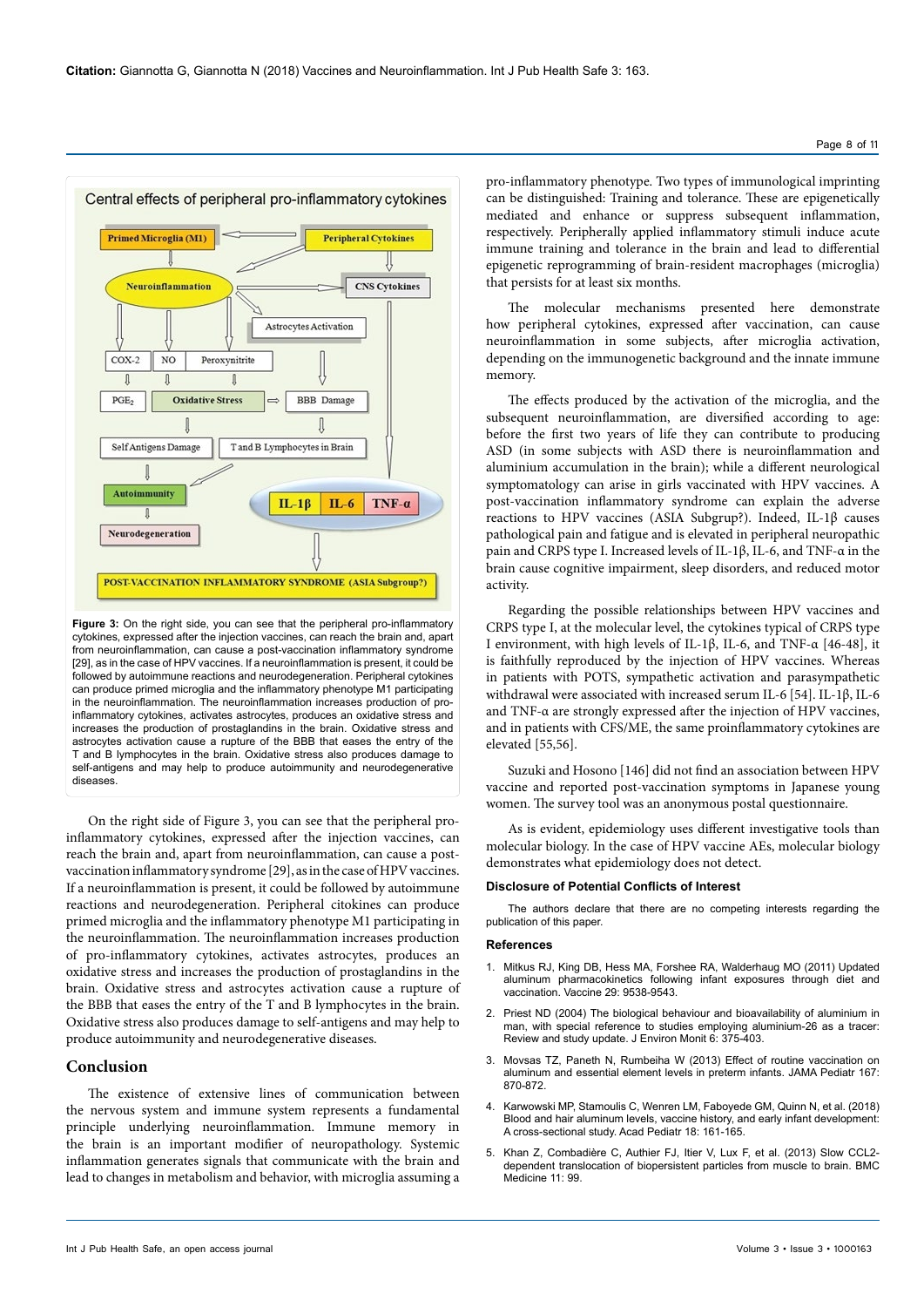- 6. [Gherardi RK, Aouizerate J, Cadusseau J, Yara S, Authier FJ \(2016\) Aluminum](https://doi.org/10.1016/j.morpho.2016.01.002) [adjuvants of vaccines injected into the muscle: Normal fate, pathology and](https://doi.org/10.1016/j.morpho.2016.01.002) [associated disease. Morphologie 100: 85-94.](https://doi.org/10.1016/j.morpho.2016.01.002)
- 7. [Gherardi RK, Eidi H, Crépeaux G, Authier FJ, Cadusseau J \(2015\)](https://doi.org/10.3389/fneur.2015.00004) [Biopersistence and brain translocation of aluminium adjuvants of vaccines.](https://doi.org/10.3389/fneur.2015.00004) [Front Neurol 6: 4.](https://doi.org/10.3389/fneur.2015.00004)
- 8. [EFSA \(European Food Safety Authority\) \(2008\) Safety of aluminium from](https://doi.org/10.2903/j.efsa.2008.754) [dietary intake, scientific opinion of the panel on food additives, flavourings,](https://doi.org/10.2903/j.efsa.2008.754) [processing aids and food contact materials \(AFC\)](https://doi.org/10.2903/j.efsa.2008.754) EFSA J 6: 754.
- 9. [Yang M, Jiang L, Huang H, Zeng S, Qiu F, et al. \(2014\) Dietary exposure to](https://doi.org/10.1371/journal.pone.0089715) [aluminium and health risk assessment in the residents of shenzhen, China.](https://doi.org/10.1371/journal.pone.0089715) [PLoS ONE 9: e89715.](https://doi.org/10.1371/journal.pone.0089715)
- 10. [Committee on toxicity of chemicals in food, consumer products and the](https://cot.food.gov.uk/sites/default/files/cot/statealuminium.pdf) [environment, UK.](https://cot.food.gov.uk/sites/default/files/cot/statealuminium.pdf)
- 11. [Bexero vaccine \(2013\), European Union.](https://ec.europa.eu/health/documents/community register/2013/20130114125155/anx_125155_it.pdf)
- 12. [Prevenar 13 vaccine \(2017\), Italy.](https://farmaci.agenziafarmaco.gov.it/aifa/servlet/PdfDownloadServlet?pdfFileName=footer_001533_039550_FI.pdf&retry=0&sys=m0b1l3)
- 13. [Infanrix-Hexa vaccine \(2017\), Italy.](https://farmaci.agenziafarmaco.gov.it/aifa/servlet/PdfDownloadServlet?pdfFileName=footer_000231_034960_RCP.pdf&retry=0&sys=m0b1l3)
- 14. [Mosca F, Tritto E, Muzzi A, Monaci E, Bagnoli F, et al. \(2008\) Molecular and](https://doi.org/10.1073/pnas.0804699105) [cellular signatures of human vaccine adjuvants. Proc Natl Acad Sci USA 105:](https://doi.org/10.1073/pnas.0804699105) [10501-10506.](https://doi.org/10.1073/pnas.0804699105)
- 15. [McKee AS, Munks MW, MacLeod MK, Fleenor CJ, Van Rooijen N, et al. \(2009\)](https://doi.org/10.4049/jimmunol.0900164) [Alum induces innate immune responses through macrophage and mast cell](https://doi.org/10.4049/jimmunol.0900164) [sensors, but these sensors are not required for alum to act as an adjuvant for](https://doi.org/10.4049/jimmunol.0900164) [specific immunity. J Immunol 183: 4403-4414.](https://doi.org/10.4049/jimmunol.0900164)
- 16. [Pétrilli V, Dostert C, Muruve DA, Tschopp J \(2007\) The inflammasome: A danger](https://doi.org/10.1016/j.coi.2007.09.002) [sensing complex triggering innate immunity.](https://doi.org/10.1016/j.coi.2007.09.002) Curr Opin Immunol 19: 615-622.
- 17. [Stylianou E, Saklatvala J \(1998\) Interleukin-1. Int J Biochem Cell Biol 30: 1075-](https://doi.org/10.1016/S1357-2725(98)00081-8) [1079.](https://doi.org/10.1016/S1357-2725(98)00081-8)
- 18. [CDC \(Center for Disease Control and Prevention\), \(2017\) Vaccine site, Atlanta,](https://www.cdc.gov/vaccines/events/niiw/overview.html) **Georgia**
- 19. [Flacco ME, Manzoli L, Rosso A, Marzuillo C, Bergamini M, et al. \(2018\)](https://doi.org/10.1016/S1473-3099(18)30048-3) [Immunogenicity and safety of the multicomponent meningococcal B vaccine](https://doi.org/10.1016/S1473-3099(18)30048-3) [\(4CMenB\) in children and adolescents: A systematic review and meta-analysis.](https://doi.org/10.1016/S1473-3099(18)30048-3) [Lancet Infect Dis 18: 461-472.](https://doi.org/10.1016/S1473-3099(18)30048-3)
- 20. [Soeters HM, Whaley M, Alexander-Scott N, Kanadanian KV, MacNeil JR, et](https://doi.org/10.1093/cid/cix091) [al. \(2017\) Meningococcal carriage evaluation in response to a serogroup b](https://doi.org/10.1093/cid/cix091) [meningococcal disease outbreak and mass vaccination campaign at a college](https://doi.org/10.1093/cid/cix091)[rhode island, 2015-2016.](https://doi.org/10.1093/cid/cix091) CID 64: 1115-1122.
- 21. [Breakwell L, Whaley M, Khan UI, Bandy U, Alexander-Scott N, et al. \(2018\)](https://doi.org/10.1016/j.vaccine.2017.11.040) [Meningococcal carriage among a university student population-United States,](https://doi.org/10.1016/j.vaccine.2017.11.040) [2015. Vaccine 36: 29-35.](https://doi.org/10.1016/j.vaccine.2017.11.040)
- 22. [McNamara LA, Thomas JD, MacNeil J, Chang HY, Day M, et al. \(2017\)](https://doi.org/10.1093/infdis/jix446) [Meningococcal carriage following a vaccination campaign with MenB-4C and](https://doi.org/10.1093/infdis/jix446) [MenB-FHbp in response to a university Serogroup B meningococcal disease](https://doi.org/10.1093/infdis/jix446) [outbreak-Oregon, 2015-2016. J Infect Dis 216: 1130-1140.](https://doi.org/10.1093/infdis/jix446)
- 23. [Herrin DM, Coates EE, Costner PJ, Kemp TJ, Nason MC, et al. \(2014\)](https://doi.org/10.4161/hv.34408) [Comparison of adaptive and innate immune responses induced by licensed](https://doi.org/10.4161/hv.34408) vaccines for human papillomavirus. [Hum Vaccines Immunother 10: 3446-3454.](https://doi.org/10.4161/hv.34408)
- 24. [Arbyn M, Xu L, Simoens C, Martin-Hirsch PP \(2018\) Prophylactic vaccination](https://www.cochranelibrary.com/cdsr/doi/10.1002/14651858.CD009069.pub3) [against human papillomaviruses to prevent cervical cancer and its precursors.](https://www.cochranelibrary.com/cdsr/doi/10.1002/14651858.CD009069.pub3) [Cochrane Database of Systematic Reviews 5: 1-252.](https://www.cochranelibrary.com/cdsr/doi/10.1002/14651858.CD009069.pub3)
- 25. [VRBPAC \(2006\) Background Document. Gardasil™ HPV Quadrivalent](http://fearlessparent.org/wp-content/uploads/2017/10/HPV-vaccine-clinical-trials.pdf) [Vaccine, VRBPAC Meeting, USA.](http://fearlessparent.org/wp-content/uploads/2017/10/HPV-vaccine-clinical-trials.pdf)
- 26. [Fischer S, Bettstetter M, Becher A, Lessel M, Bank C, et al. \(2016\) Shift in](https://doi.org/10.3892/ol.2016.4668) [prevalence of HPV types in cervical cytology specimens in the era of HPV](https://doi.org/10.3892/ol.2016.4668) vaccination. [Oncol Lett 12: 601-610.](https://doi.org/10.3892/ol.2016.4668)
- 27. [Guo F, Hirth JM, Berenson AB \(2015\) Comparison of HPV prevalence between](https://doi.org/10.1080/21645515.2015.1066948) [HPV-vaccinated and non-vaccinated young adult women \(20-26 years\). Hum](https://doi.org/10.1080/21645515.2015.1066948) [Vaccines Immunother 11: 2337-2344.](https://doi.org/10.1080/21645515.2015.1066948)
- 28. [Ozawa K, Hineno A, Kinoshita T, Ishihara S, Ikeda SI \(2017\) Suspected adverse](https://doi.org/10.1007/s40264-017-0574-6) [effects after human papillomavirus vaccination: A temporal relationship between](https://doi.org/10.1007/s40264-017-0574-6) [vaccine administration and the appearance of symptoms in japan.](https://doi.org/10.1007/s40264-017-0574-6) Drug Saf 40: [1219-1229.](https://doi.org/10.1007/s40264-017-0574-6)
- 29. Giannotta G (2016) Post-vaccination inflammatory syndrome: A new syndrome. 10<sup>th</sup> international congress on autoimmunity, Leipzig, Germany.
- 30. Kinoshita T, Abe RT, Hineno A, Tsunekawa K, Nakane S, et al. (2014) Peripheral sympathetic nerve dysfunction in adolescent Japanese girls following immunization with the human papillomavirus vaccine. Intern Med 53: 2185-2200.
- 31. [Brinth LS, Pors K, Theibel AC, Mehlsen J \(2015\) Orthostatic intolerance and](https://doi.org/10.1016/j.vaccine.2015.03.098)  [postural tachycardia syndrome as suspected adverse effects of vaccination](https://doi.org/10.1016/j.vaccine.2015.03.098)  [against human papilloma virus.](https://doi.org/10.1016/j.vaccine.2015.03.098) Vaccine 33: 2602-2605.
- 32. [Lareb \(2015\) Long-lasting adverse events following immunization with](http://databankws.lareb.nl/Downloads/Lareb_rapport_HPV_dec15_03.pdf)  Cervarix[®, Netherlands.](http://databankws.lareb.nl/Downloads/Lareb_rapport_HPV_dec15_03.pdf)
- 33. [European Medicines Agency assessment report. Review under Article 20 of](http://www.ema.europa.eu/docs/en_GB/document_library/Referrals_document/HPV_vaccines_20/Opinion_provided_by_Committee_for_Medicinal_Products_for_Human_Use/WC500197129.pdf)  [Regulation \(EC\) No 726/200411.](http://www.ema.europa.eu/docs/en_GB/document_library/Referrals_document/HPV_vaccines_20/Opinion_provided_by_Committee_for_Medicinal_Products_for_Human_Use/WC500197129.pdf)
- 34. Viljoen M, Panzar A (2004) Sickness behaviour: Causes and effects. SA Fam Pract 45: 15-18.
- 35. [Marty V, El Hachmane M, Amedee T \(2008\) Dual modulation of synaptic](https://doi.org/10.1111/j.1460-9568.2008.06296.x)  [transmission in the nucleus tractus solitarius by prostaglandin E2 synthesized](https://doi.org/10.1111/j.1460-9568.2008.06296.x)  downstream of IL-1beta. [Eur J Neurosci 27: 3132-3150.](https://doi.org/10.1111/j.1460-9568.2008.06296.x)
- 36. [Hwang SY, Jung JS, Kim TH, Lim SJ, Oh ES, et al. \(2006\) Ionizing radiation](https://doi.org/10.1016/j.nbd.2005.08.006)  [induces astrocyte gliosis through microglia activation.](https://doi.org/10.1016/j.nbd.2005.08.006) Neurobiol Dis 21: 457- [467.](https://doi.org/10.1016/j.nbd.2005.08.006)
- 37. [Omoigui S \(2007\) The biochemical origin of pain: The origin of all pain is](https://doi.org/10.1016/j.mehy.2007.06.033)  [inflammation and the inflammatory response. part 2 of 3, Inflammatory profile](https://doi.org/10.1016/j.mehy.2007.06.033)  of pain syndromes. [Med hypotheses 69: 1169-1178.](https://doi.org/10.1016/j.mehy.2007.06.033)
- 38. [Zouikr I, Bartholomeusz MD, Hodgson DM \(2016\) Early life programming of](https://doi.org/10.1186/s12967-016-0879-8)  [pain: Focus on neuroimmune to endocrine communication.](https://doi.org/10.1186/s12967-016-0879-8) J Transl Med 14: .<br>[123.](https://doi.org/10.1186/s12967-016-0879-8)
- 39. [Zhang JM, An J \(2007\) Cytokines, inflammation and pain. Int Anesthesiol Clin](https://dx.doi.org/10.1097%2FAIA.0b013e318034194e)  [45: 27-37.](https://dx.doi.org/10.1097%2FAIA.0b013e318034194e)
- 40. [Clark AK, Old EA, Malcangio M \(2013\) Neuropathic pain and cytokines: Current](https://dx.doi.org/10.2147%2FJPR.S53660)  perspectives. [J Pain Res 6: 803-814.](https://dx.doi.org/10.2147%2FJPR.S53660)
- 41. [Binshtok AM, Wang H, Zimmermann K, Amaya F, Vardeh D, et al. \(2008\)](https://doi.org/10.1523/JNEUROSCI.3795-08.2008)  [Nociceptors are interleukin-1beta sensors. J Neurosci. 28: 14062-14073.](https://doi.org/10.1523/JNEUROSCI.3795-08.2008)
- 42. Sebastin SJ (2011) Complex regional pain syndrome. Indian journal of plastic surgery : Official publication of the association of plastic surgeons of India. 44: 298-307.
- 43. [Veldman PH, Reynen HM, Arntz IE, Goris RJ \(1993\) Signs and symptoms of](https://doi.org/10.1016/0140-6736(93)92877-V)  [reflex sympathetic dystrophy: prospective study of 829 patients.](https://doi.org/10.1016/0140-6736(93)92877-V) Lancet 342: [1012-1016.](https://doi.org/10.1016/0140-6736(93)92877-V)
- 44. [Schwarzer A, Maier C \(2010\) Complex regional pain syndrome. In: Kopf A,](http://www.aped-dor.org/images/diversos/documentos/guide.pdf#page=261)  Patel N, editors. [Guide to pain managment in low resource settings.](http://www.aped-dor.org/images/diversos/documentos/guide.pdf#page=261) Seattle: [IASP Press pp. 249-254.](http://www.aped-dor.org/images/diversos/documentos/guide.pdf#page=261)
- 45. [Huygen FJ, De Bruijn AG, De Bruin MT, Groeneweg JG, Klein J, et al. \(2002\)](http://dx.doi.org/10.1080/09629350210307)  [Evidence for local inflammation in complex regional pain syndrome type](http://dx.doi.org/10.1080/09629350210307)  1. [Mediators Inflamm 11: 47-51.](http://dx.doi.org/10.1080/09629350210307)
- 46. [Alexander GM, Van Rijn MA, Van Hilten JJ, Perreault MJ, Schwartzman RJ](https://doi.org/10.1016/j.pain.2005.04.013)  [\(2005\) Changes in cerebrospinal fluid levels of pro-inflammatory cytokines in](https://doi.org/10.1016/j.pain.2005.04.013)  [CRPS. Pain 116: 213-219.](https://doi.org/10.1016/j.pain.2005.04.013)
- 47. [Parkitny L, McAuley JH, Di Pietro F, Stanton TR, O'connell NE, et al. \(2013\)](https://doi.org/10.1212/WNL.0b013e31827b1aa1)  [Inflammation in complex regional pain syndrome: A systematic review and](https://doi.org/10.1212/WNL.0b013e31827b1aa1)  [meta-analysis. Neurology 80: 106-117.](https://doi.org/10.1212/WNL.0b013e31827b1aa1)
- 48. [Taha R, Blaise GA \(2012\) Update on the pathogenesis of complex regional pain](https://doi.org/10.1007/s12630-012-9748-y)  [syndrome: Role of oxidative stress. Can J Anaesth 59: 875-881.](https://doi.org/10.1007/s12630-012-9748-y)
- 49. [Malcangio M, Bowery NG, Flower RJ, Perretti M \(1996\) Effect of interleukin-](https://doi.org/10.1016/0014-2999(95)00845-4)[1beta on the release of substance P from rat isolated spinal cord. Eur J](https://doi.org/10.1016/0014-2999(95)00845-4)  [Pharmacol 299: 113-118.](https://doi.org/10.1016/0014-2999(95)00845-4)
- 50. Inoue A, Ikoma K, Morioka N, Kumagai K, Hashimoto T, et al. (1999) Interleukin-1beta induces substance P release from primary afferent neurons through the cyclooxygenase-2 system. J Neurochem 73: 2206-2213.
- 51. [Chandler RE, Juhlin K, Fransson J, Caster O, Edwards IR, et al. \(2017\) Current](https://doi.org/10.1007/s40264-016-0456-3)  safety concerns with human papillomavirus vaccine: A cluster analysis of reports in vigibase®. [Drug Saf 40: 81-90.](https://doi.org/10.1007/s40264-016-0456-3)
- 52. [Grubb BP, Kanjwal Y, Kosinski DJ \(2006\)](https://doi.org/10.1111/j.1540-8167.2005.00318.x) The postural tachycardia syndrome: [A concise guide to diagnosis and management.](https://doi.org/10.1111/j.1540-8167.2005.00318.x) J Cardiovasc Electrophysiol [17: 108-112.](https://doi.org/10.1111/j.1540-8167.2005.00318.x)
- 53. [Brinth L, Pors K, Hoppe AAG, Badreldin I, Mehlsen J, et al. \(2015\) Is chronic](https://pdfs.semanticscholar.org/4151/aa8ac4091eb0301cce520c997cd44c8c70bc.pdf)  [fatigue syndrome/myalgic encephalomyelitis a relevant diagnosis in patients](https://pdfs.semanticscholar.org/4151/aa8ac4091eb0301cce520c997cd44c8c70bc.pdf)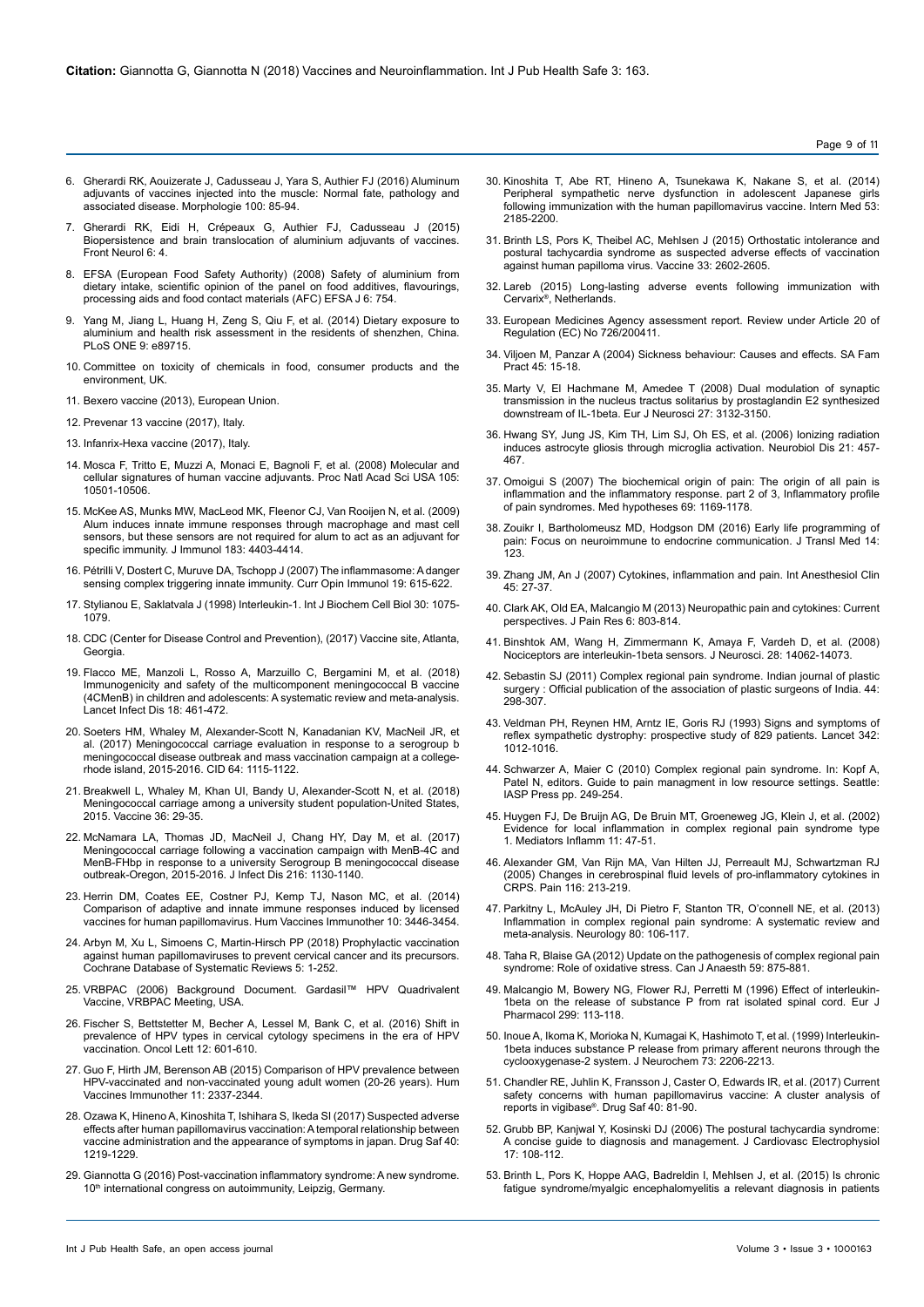[with suspected side effects to human papilloma virus vaccine? IJVV 1: 00003.](https://pdfs.semanticscholar.org/4151/aa8ac4091eb0301cce520c997cd44c8c70bc.pdf)

- 54. [Okamoto LE, Raj SR, Gamboa A, Shibao CA, Arnold AC, et al. \(2015\)](https://doi.org/10.1152/ajpheart.00409.2015) [Sympathetic activation is associated with increased IL-6, but not CRP in](https://doi.org/10.1152/ajpheart.00409.2015) [the absence of obesity: lessons from postural tachycardia syndrome and](https://doi.org/10.1152/ajpheart.00409.2015) obesity. [Am J Physiol Heart Circ Physiol 309: H2098-H2107.](https://doi.org/10.1152/ajpheart.00409.2015)
- 55. [Maes M, Twisk FN, Kubera M, Ringel K et al. \(2012\) Evidence for inflammation](https://doi.org/10.1016/j.jad.2011.09.004) [and activation of cell-mediated immunity in myalgic encephalomyelitis/chronic](https://doi.org/10.1016/j.jad.2011.09.004) [fatigue syndrome \(ME/CFS\): Increased interleukin-1, tumor necrosis factor-α,](https://doi.org/10.1016/j.jad.2011.09.004) [PMN-elastase, lysozyme and neopterin.](https://doi.org/10.1016/j.jad.2011.09.004) J Affect Disord 136: 933-939.
- 56. [Fletcher MA, Zeng XR, Barnes Z, Levis S, Klimas NG \(2009\) Plasma cytokines](https://doi.org/10.1186/1479-5876-7-96) [in women with chronic fatigue syndrome.](https://doi.org/10.1186/1479-5876-7-96) J Transl Med 7: 96.
- 57. [Blaylock RL \(2013\) Immunology primer for neurosurgeons and neurologists](https://doi.org/10.4103/2152-7806.118349) [part 2: Innate brain immunity.](https://doi.org/10.4103/2152-7806.118349) Surg Neurol Int 4: 118.
- 58. [Paolicelli RC, Bolasco G, Pagani F, Maggi L, Scianni M, et al. \(2011\) Synaptic](https://doi.org/10.1126/science.1202529) [pruning by microglia is necessary for normal brain development.](https://doi.org/10.1126/science.1202529) Science 333: [1456-1458.](https://doi.org/10.1126/science.1202529)
- 59. [Kettenmann H, Hanisch UK, Noda M, Verkhratsky A et al. \(2011\) Physiology of](https://doi.org/10.1152/physrev.00011.2010) microglia. [Physiol Rev 91: 461-553.](https://doi.org/10.1152/physrev.00011.2010)
- 60. [Bechmann I, Galea I, Perry VP \(2002\) What is the blood-brain barrier](https://doi.org/10.1016/j.it.2006.11.007) (not)? [Trend Immunol 28: 5-11.](https://doi.org/10.1016/j.it.2006.11.007)
- 61. [Lee YB, Nagal A, Kim SU. \(2002\) Cytokiness, chemokines, and cytokine](https://doi.org/10.1002/jnr.10253) [receptors in human microglia.](https://doi.org/10.1002/jnr.10253) J Neurosci Res 69: 94-103.
- 62. [Banks WA, Kastin AJ \(1991\) Blood to brain transport of interleukin links the](https://doi.org/10.1016/0024-3205(91)90385-O) [immune and central nervous system.](https://doi.org/10.1016/0024-3205(91)90385-O) Life Sci 48: 117-121.
- 63. [Gutierrez EG, Banks WA, Kastin AJ \(1993\) Murine tumor necrosis factor alpha](https://www.semanticscholar.org/paper/Murine-tumor-necrosis-factor-alpha-is-transported-Guti%C3%A9rrez-Banks/9ff33fa7995cb508124239fc3f1fedba29788920) [is transported from blood to brain in the mouse.](https://www.semanticscholar.org/paper/Murine-tumor-necrosis-factor-alpha-is-transported-Guti%C3%A9rrez-Banks/9ff33fa7995cb508124239fc3f1fedba29788920) J Neuroimmunol 47: 169-176.
- 64. [Fabry Z, Fitzsimmons KM, Herlein JA, Moninger TO, Dobbs MB et al. \(1993\)](https://doi.org/10.1016/0165-5728(93)90281-3) [Production of the cytokines interleukin 1 and 6 by murine brain microvessel](https://doi.org/10.1016/0165-5728(93)90281-3) [endothelium and smooth muscle pericytes.](https://doi.org/10.1016/0165-5728(93)90281-3) J Neuroimmunol 47: 23-34.
- 65. [Dantzer R, O'Connor JC, Freund GG, Johnson RW, Kelley KW, et al. \(2008\)](https://doi.org/10.1038/nrn2297) [From inflammation to sickness and depression: When the immune system](https://doi.org/10.1038/nrn2297) [subjugates the brain.](https://doi.org/10.1038/nrn2297) Nat Rev Neurosci 9: 46-56.
- 66. [Tay TL, Mai D, Dautzenberg J, Fernández-Klett F, Lin G, et al. \(2017\) A new](https://doi.org/10.1038/nn.4547) [fate mapping system reveals context-dependent random or clonal expansion of](https://doi.org/10.1038/nn.4547) [microglia. Nat Neurosci 20: 793-803.](https://doi.org/10.1038/nn.4547)
- 67. [Füger P, Hefendehl JK, Veeraraghavalu K, Wendeln AC, Schlosser C et al.](https://doi.org/10.1038/nn.4631) [\(2017\) Microglia turnover with aging and in an Alzheimer's model via long-term](https://doi.org/10.1038/nn.4631) [in vivo single-cell imaging. Nat Neurosci 20: 1371-1376.](https://doi.org/10.1038/nn.4631)
- 68. [Choi SH, Aid S, Kim HW, Jackson SH, Bosetti F \(2012\) Inhibition of NADPH](https://doi.org/10.1111/j.1471-4159.2011.07572.x) [oxidase promotes alternative and anti-inflammatory microglial activation during](https://doi.org/10.1111/j.1471-4159.2011.07572.x) [neuroinflammation.](https://doi.org/10.1111/j.1471-4159.2011.07572.x) J Neurochem 120: 292-301.
- 69. Blaylock RL (2012) Immunoexcitotoxicity as a central mechanism of autism spectrum disorders, Bentham Science Publishers, UAE.
- 70. [Blaylock RL, Strunecka A \(2009\) Immune-glutamatergic dysfunction as a](http://www.eurekaselect.com/68270/article) [central mechanism of the autism spectrum disorders.](http://www.eurekaselect.com/68270/article) Curr Med Chem 16: 157- [70.](http://www.eurekaselect.com/68270/article)
- 71. Blaylock RL (2008) A possible central mechanism in autism spectrum disorders, Part I. Altern Ther Health Med 14: 46-53.
- 72. [Blaylock RL \(2009\) A possible central mechanism in autism spectrum disorders,](https://pdfs.semanticscholar.org/1562/c704c69d94f41a72efd33bc16cc568ba646c.pdf) Part 2: Immunoexcitotoxicity. [Altern Ther Health Med 15: 60-67.](https://pdfs.semanticscholar.org/1562/c704c69d94f41a72efd33bc16cc568ba646c.pdf)
- 73. [Aarum J, Sandberg K, Budd-Haeberlein SL, Persson MAA et al. \(2003\)](https://doi.org/10.1073/pnas.2237050100) [Migration and differentiation of neural precursor cells can be directed by](https://doi.org/10.1073/pnas.2237050100) migrature and undertakelism of include processes.<br>microglia. [Proc Natl Acad Sci USA. 100: 15983-15988.](https://doi.org/10.1073/pnas.2237050100)
- 74. [Schlett K \(2006\) Glutamate as a modulator of embryonic and adult](https://doi.org/10.2174/156802606777323665) neurogenesis. [Curr Top Med Chem 6: 949-960.](https://doi.org/10.2174/156802606777323665)
- 75. [Perry VH, Cunningham C, Holmes C \(2007\) Systemic infections and](https://doi.org/10.1038/nri2015) [inflammation affect chronic neurodegeneration. Nat Rev Immunol 7: 161-167.](https://doi.org/10.1038/nri2015)
- 76. [Netea MG, Latz E, Mills KH, O'neill LA \(2015\) Innate immune memory: A](https://doi.org/10.1038/ni.3178) [paradigm shift in understanding host defense. Nat Immunol 16: 675-679.](https://doi.org/10.1038/ni.3178)
- 77. [Netea MG, Joosten LA, Latz E, Mills KH, Natoli G, et al. \(2016\) Trained](https://doi.org/10.1126/science.aaf1098) [immunity: A program of innate immune memory in health and disease. Science](https://doi.org/10.1126/science.aaf1098) [352: 1098.](https://doi.org/10.1126/science.aaf1098)
- 78. [Saeed S, Quintin J, Kerstens HH, Rao NA, Aghajanirefah A, et al. \(2014\)](https://doi.org/10.1038/ni.3178) [Epigenetic programming of monocyte-to-macrophage differentiation and](https://doi.org/10.1038/ni.3178)

[trained innate immunity. Science 345: 1251.](https://doi.org/10.1038/ni.3178)

- 79. [Cheng SC, Quintin J, Cramer RA, Shepardson KM, Saeed S, et al. \(2014\)](https://doi.org/10.1126/science.1250684)  [mTOR-and HIF-1α-mediated aerobic glycolysis as metabolic basis for trained](https://doi.org/10.1126/science.1250684)  [immunity. Science 345: 1250.](https://doi.org/10.1126/science.1250684)
- 80. [Biswas SK, Lopez-Collazo E \(2009\) Endotoxin tolerance: New mechanisms,](https://doi.org/10.1016/j.it.2009.07.009)  [molecules and clinical significance. Trends Immunol 30: 475-487.](https://doi.org/10.1016/j.it.2009.07.009)
- 81. [Novakovic B, Habibi E, Wang SY, Arts RJ, Davar R, et al. \(2016\) β-Glucan](https://doi.org/10.1016/j.cell.2016.09.034)  [reverses the epigenetic state of LPS-induced immunological tolerance. Cell](https://doi.org/10.1016/j.cell.2016.09.034)  [167: 1354-1368.](https://doi.org/10.1016/j.cell.2016.09.034)
- 82. [Kleinnijenhuis J, Quintin J, Preijers F, Joosten LA, Ifrim DC, et al. \(2012\)](https://doi.org/10.1073/pnas.1202870109)  [Bacille Calmette-Guerin induces NOD2-dependent nonspecific protection from](https://doi.org/10.1073/pnas.1202870109)  [reinfection via epigenetic reprogramming of monocytes. Proc Natl Acad Sci](https://doi.org/10.1073/pnas.1202870109)  [109: 17537-17542.](https://doi.org/10.1073/pnas.1202870109)
- 83. [Kaufman E, Sanz J, Dunn JL, Khan N, Mendonça LE, et al. \(2018\). BCG](https://doi.org/10.1016/j.cell.2017.12.031)  [educates hematopoietic stem cells to generate protective innate immunity](https://doi.org/10.1016/j.cell.2017.12.031)  [against tuberculosis. Cell 172: 176-190.](https://doi.org/10.1016/j.cell.2017.12.031)
- 84. [Arts RJ, Moorlag SJ, Novakovic B, Li Y, Wang SY, et al. \(2018\) BCG vaccination](https://doi.org/10.1016/j.chom.2017.12.010)  [protects against experimental viral infection in humans through the induction](https://doi.org/10.1016/j.chom.2017.12.010)  [of cytokines associated with trained immunity. Cell host microbe 23: 89-100.](https://doi.org/10.1016/j.chom.2017.12.010)
- 85. [Wendeln AC, Degenhardt K, Kaurani L, Gertig M, Ulas T, et al. \(2018\) Innate](https://doi.org/10.1016/j.chom.2017.12.010)  [immune memory in the brain shapes neurological disease hallmarks. Nature](https://doi.org/10.1016/j.chom.2017.12.010)  [556: 332.](https://doi.org/10.1016/j.chom.2017.12.010)
- 86. [Baio J, Wiggins L, Christensen DL, Maenner MJ, Daniels J,](https://doi.org/ 10.15585/mmwr.ss6706a1) et al. (2018) Prevalence of Autism spectrum disorder among children aged 8 years autism [and developmental disabilities monitoring network, 11 Sites, United States.](https://doi.org/ 10.15585/mmwr.ss6706a1)  [MMWR Surveill Summ](https://doi.org/ 10.15585/mmwr.ss6706a1) 67(6):1-23.
- 87. [Kern JK, Geier DA, Sykes LK, Geier MR \(2016\) Relevance of neuroinflammation](https://doi.org/10.3389/fncel.2015.00519)  [and encephalitis in autism. Front Cell Neurosci 9: 519.](https://doi.org/10.3389/fncel.2015.00519)
- 88. [Goldberg WA, Osann K, Filipek PA, Laulhere T, Jarvis K, et al. \(2003\) Language](https://link.springer.com/article/10.1023/B:JADD.0000005998.47370.ef)  [and other regression: Assessment and timing. J Autism Dev Disord 33: 607-](https://link.springer.com/article/10.1023/B:JADD.0000005998.47370.ef) [616.](https://link.springer.com/article/10.1023/B:JADD.0000005998.47370.ef)
- 89. [Davidovitch M, Glick L, Holtzman G, Tirosh E, Safir MP \(2000\) Developmental](https://link.springer.com/article/10.1023%2FA%3A1005403421141)  [regression in autism: Maternal perception. J Autism Dev Disord 30: 113-119.](https://link.springer.com/article/10.1023%2FA%3A1005403421141)
- 90. [Hoshino Y, Kaneko M, Yashima Y, Kumashiro H, Volkmar FR, et al. \(1987\)](https://onlinelibrary.wiley.com/doi/abs/10.1111/j.1440-1819.1987.tb00407.x)  [Clinical features of autistic children with setback course in their infancy. Jpn J](https://onlinelibrary.wiley.com/doi/abs/10.1111/j.1440-1819.1987.tb00407.x)  [Psychiatry Neurol 41: 237-245.](https://onlinelibrary.wiley.com/doi/abs/10.1111/j.1440-1819.1987.tb00407.x)
- 91. Kurita H (1985) [Infantile autism with speech loss before the age of thirty](https://doi.org/10.1016/S0002-7138(09)60447-7)  months. [J Am Acad Child Psychiatry 24:191-196.](https://doi.org/10.1016/S0002-7138(09)60447-7)
- 92. Lord C (1995) [Follow up of two year olds referred for possible autism. J Child](https://doi.org/10.1111/j.1469-7610.1995.tb01669.x)  [Psychol Psychiatry 36: 1365-1382.](https://doi.org/10.1111/j.1469-7610.1995.tb01669.x)
- 93. Rogers S, DiLalla D [\(1990\) Age of symptom onset in young children with](https://www.sciencedirect.com/science/article/pii/S0890856709647213/pdf?md5=3f0ed18a27a6bd0cd487d85839ed4942&isDTMRedir=Y&pid=1-s2.0-S0890856709647213-main.pdf)  pervasive developmental disorders. [J Am Acad Child Adolesc Psychiatr 29:](https://www.sciencedirect.com/science/article/pii/S0890856709647213/pdf?md5=3f0ed18a27a6bd0cd487d85839ed4942&isDTMRedir=Y&pid=1-s2.0-S0890856709647213-main.pdf)  [863-872.](https://www.sciencedirect.com/science/article/pii/S0890856709647213/pdf?md5=3f0ed18a27a6bd0cd487d85839ed4942&isDTMRedir=Y&pid=1-s2.0-S0890856709647213-main.pdf)
- 94. Tuchman [RF, Rapin I \(1997\) Regression in pervasive developmental disorders:](https://www.researchgate.net/publication/14123696_Regression_in_Pervasive_Developmental_Disorders_Seizures_and_Epileptiform_Electroencephalogram_Correlates)  [Seizures and epileptiform electroencephalogram correlates](https://www.researchgate.net/publication/14123696_Regression_in_Pervasive_Developmental_Disorders_Seizures_and_Epileptiform_Electroencephalogram_Correlates)*.* Pediatrics 99: [560-566.](https://www.researchgate.net/publication/14123696_Regression_in_Pervasive_Developmental_Disorders_Seizures_and_Epileptiform_Electroencephalogram_Correlates)
- 95. [Masi A, Glozier N, Dale R, Guastella AJ \(2017\) The immune system, cytokines,](https://doi.org/10.1007/s12264-017-0103-8)  [and biomarkers in autism spectrum disorder. Neuroscience bulletin 33: 194-](https://doi.org/10.1007/s12264-017-0103-8) [204.](https://doi.org/10.1007/s12264-017-0103-8)
- 96. [Filiano AJ, Gadani SP, Kipnis J \(2015\) Interactions of innate and adaptive](https://doi.org/10.1016/j.brainres.2014.07.050)  [immunity in brain development and function.](https://doi.org/10.1016/j.brainres.2014.07.050) Brain Res 1617: 18-27.
- 97. [Mitchell RH, Goldstein BI \(2014\) Inflammation in children and adolescents](https://dx.doi.org/10.1016/j.jaac.2013.11.013)  [with neuropsychiatric disorders: A systematic review.](https://dx.doi.org/10.1016/j.jaac.2013.11.013) J Am Acad Child Adolesc Psychiatry [53: 274-296.](https://dx.doi.org/10.1016/j.jaac.2013.11.013)
- 98. [Goines P, Van de Water J \(2010\) The immune system's role in the biology of](https://dx.doi.org/10.1097/WCO.0b013e3283373514)  autism. [Curr Opin Neurol 23: 111-117.](https://dx.doi.org/10.1097/WCO.0b013e3283373514)
- 99. [Capuron L, Miller AH \(2011\) Immune system to brain signaling:](https://dx.doi.org/10.1016/j.pharmthera.2011.01.014)  [Neuropsychopharmacological implications.](https://dx.doi.org/10.1016/j.pharmthera.2011.01.014) Pharmacol thera 130: 226-238.
- 100.[Tilleux S, Hermans E \(2007\) Neuroinflammation and regulation of glial](https://dx.doi.org/10.1002/jnr.21325)  [glutamate uptake in neurological disorders.](https://dx.doi.org/10.1002/jnr.21325) J Neurosci Res 85: 2059-2070.
- 101.[McDougle CJ, Landino SM, Vahabzadeh A, O'Rourke J, Zurcher NR,](https://dx.doi.org/10.1016/j.brainres.2014.09.048)  [et al. \(2015\) Toward an immune-mediated subtype of autism spectrum](https://dx.doi.org/10.1016/j.brainres.2014.09.048)  disorder. Brain Res [1617: 72-92.](https://dx.doi.org/10.1016/j.brainres.2014.09.048)
- 102.[Mead J, Ashwood P \(2015\) Evidence supporting an altered immune response](https://dx.doi.org/10.1016/j.imlet.2014.11.006)